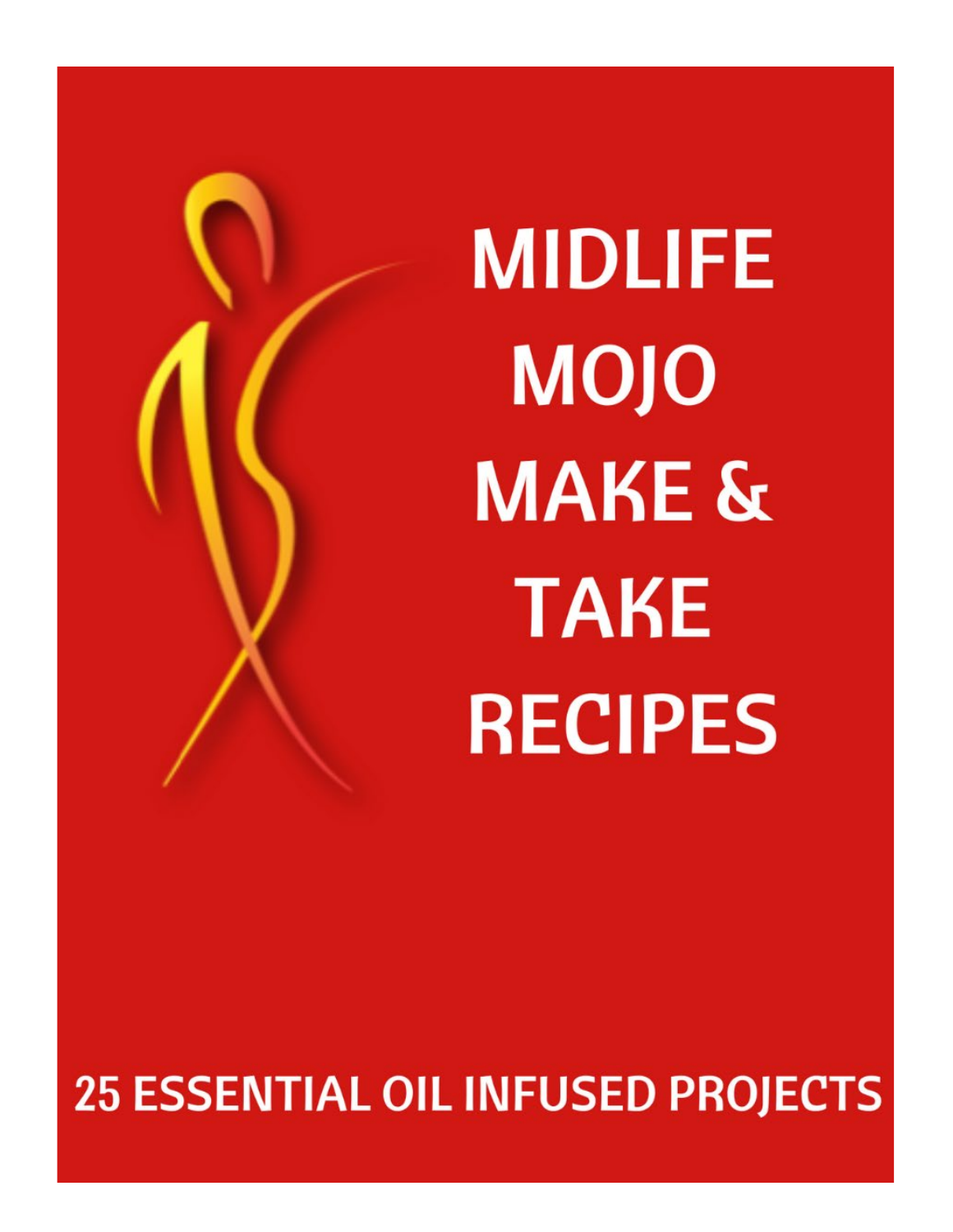Midlife Mojo Make & Take Recipe Book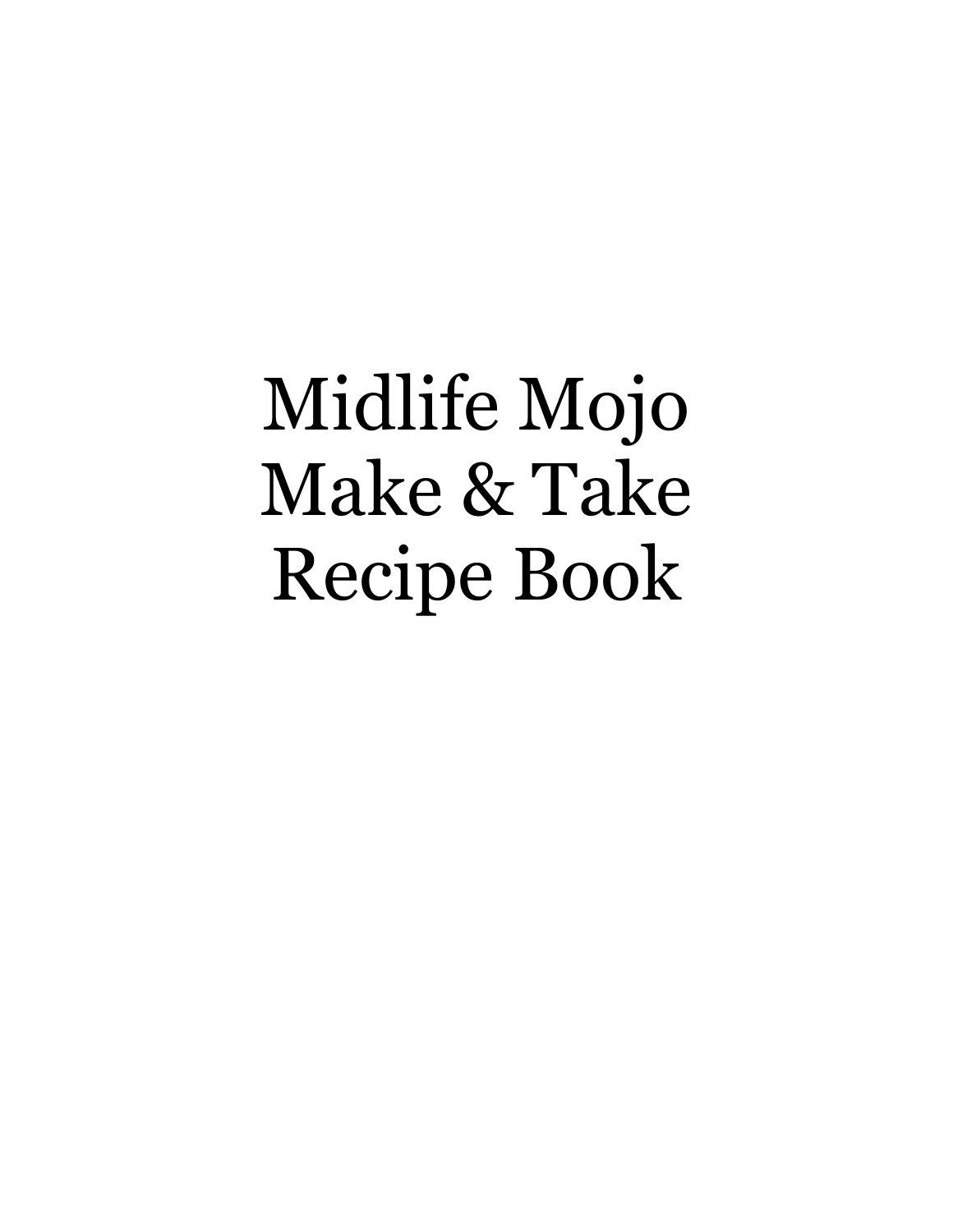Copyright 2019 shor.by/MidlifeMojo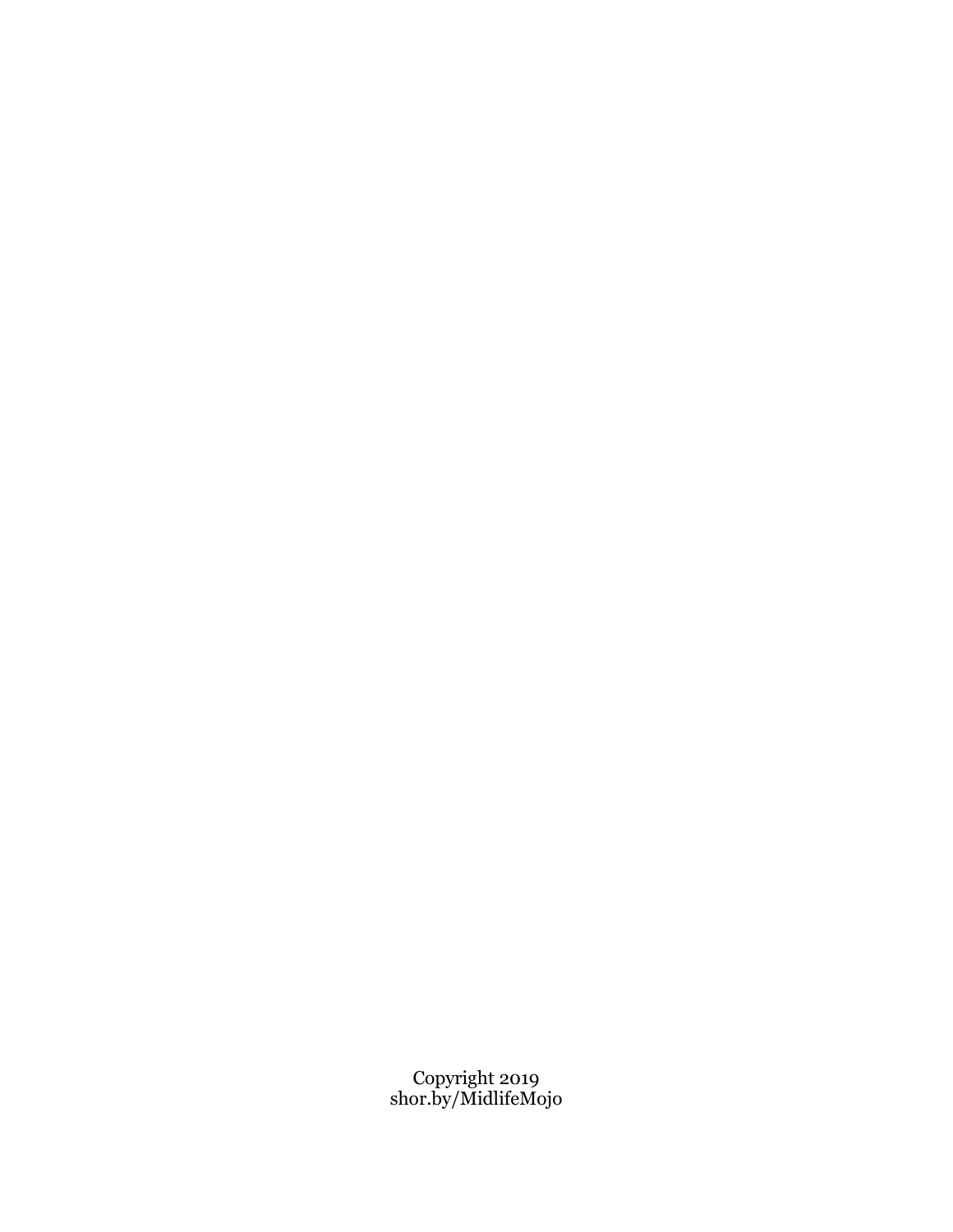

# Cool, Calm & Collected

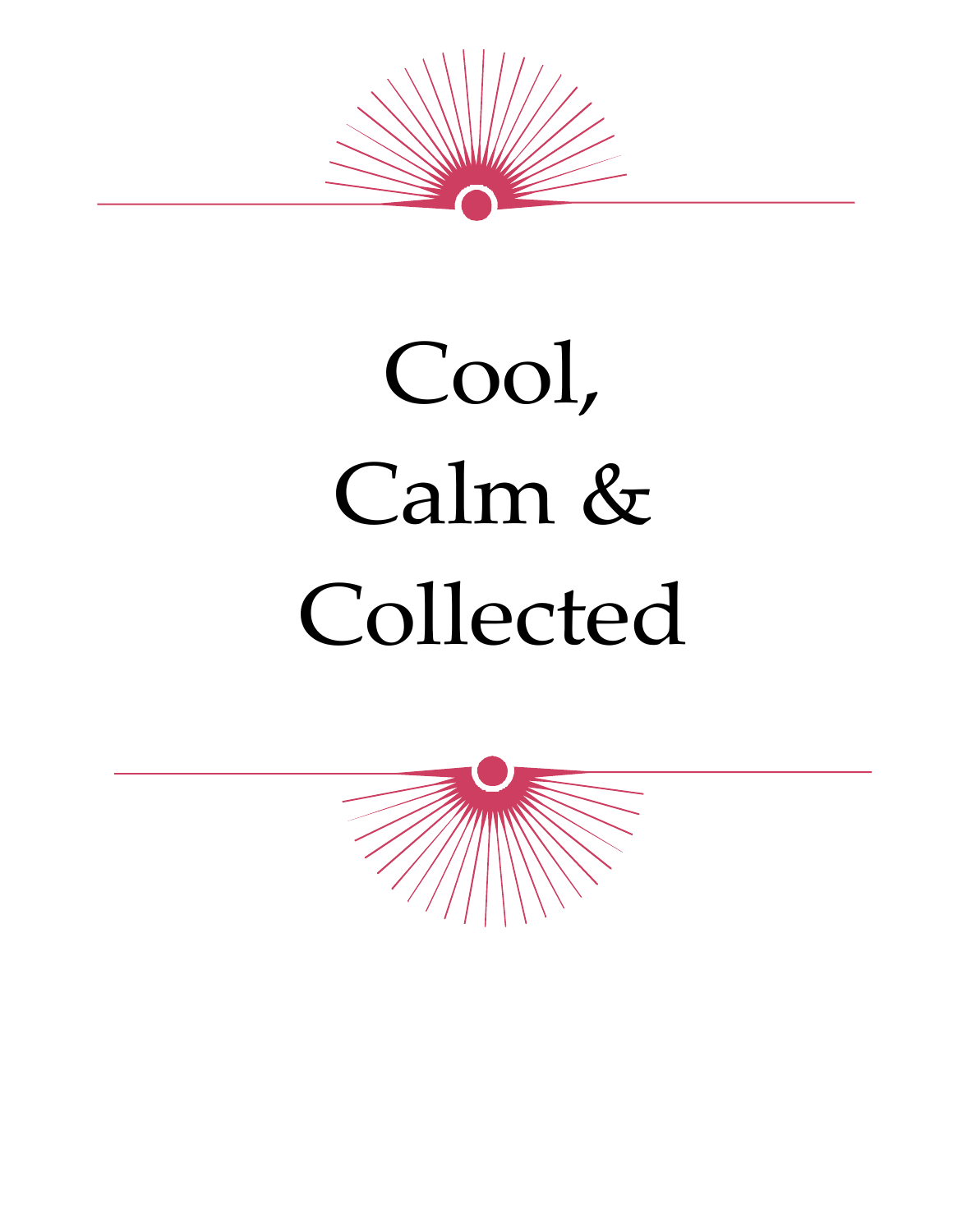#### A Chill Night Spray

2 Orange 1 Peppermint 2 Lavender 1 Clary Sage 1 Ylang Ylang 1/2 tsp. Witch Hazel Distilled Water

Add the essential oils to a 2 oz. spraybottle.Swirltocombine.Add witch hazel. Fill spray bottle with water. Place inrefrigerator. Remove from fridge and put next to your bed for a calm, cool night.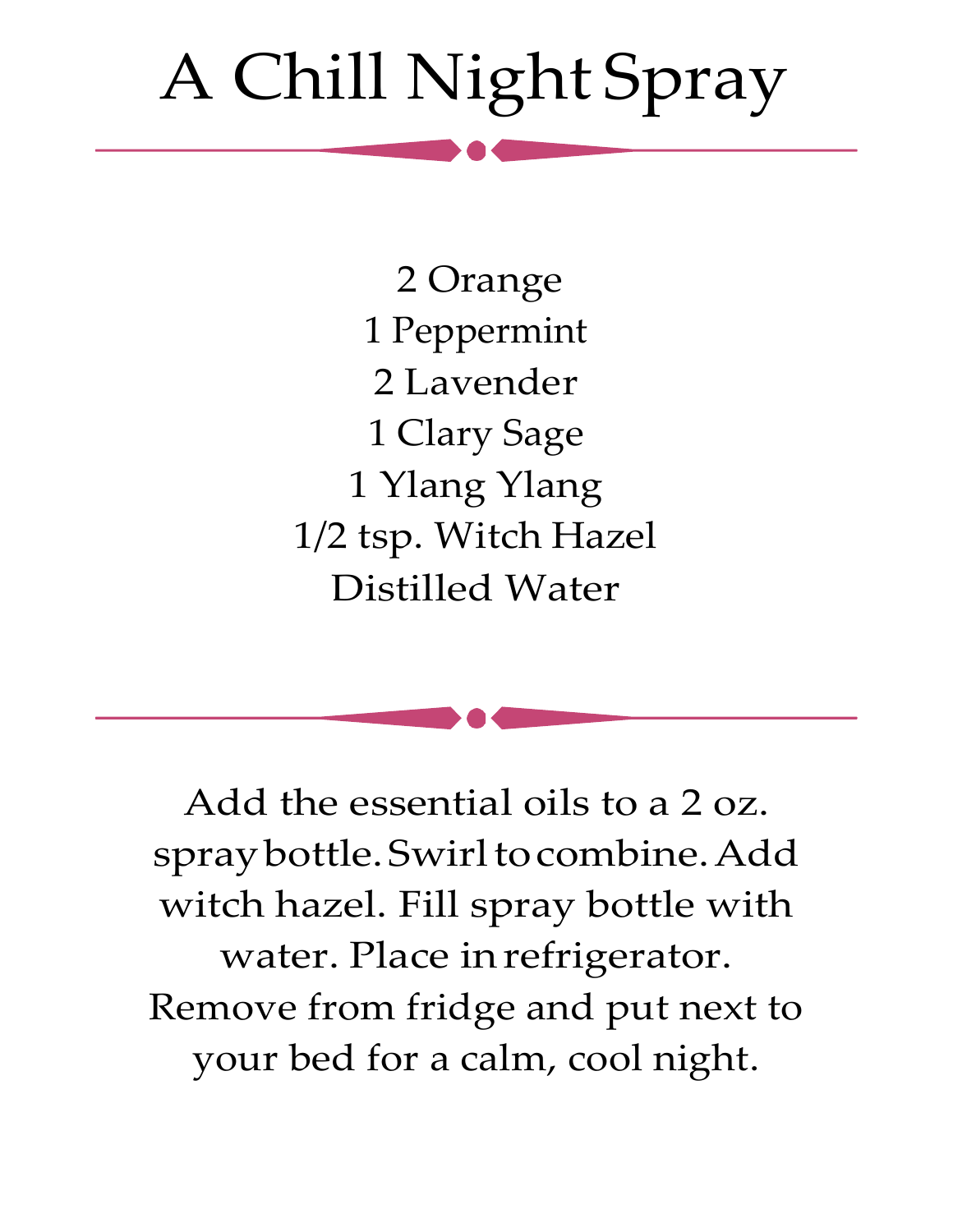# Can't Take TheHeat Cooling Wrap

3 drops of Spearmint 1 drop of Peppermint 1 tsp. Salt IceWater Hand Towel, Scarf,Bandana

Mix essential oils with salt in a small bowl. Fill bowl with ice water. Soak a towel with the water mixture; wring it out. Wrap it around your neck. Sit back and feel the chill.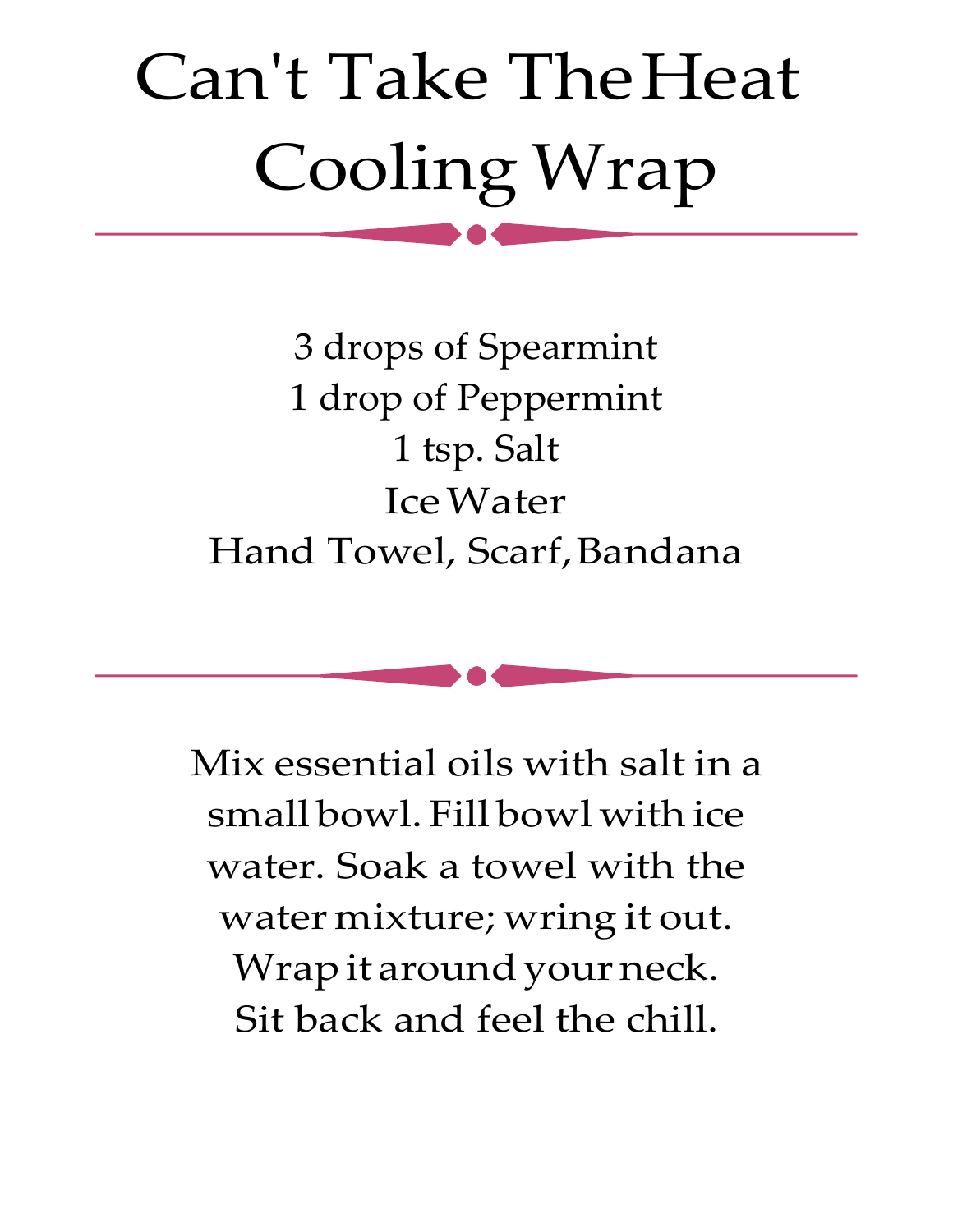### Feeling Groovy Rollon

4 drops of Clary Sage 4 drops of Joy 4 drops of Lemon 4 drops ofCypress Carrier oil

Add the essential oil to a 5 ml roll-on and fill to the top with a carrier oil. Roll on behind the ears or on wrists for a perfume that helps you feel balanced and like yourself again.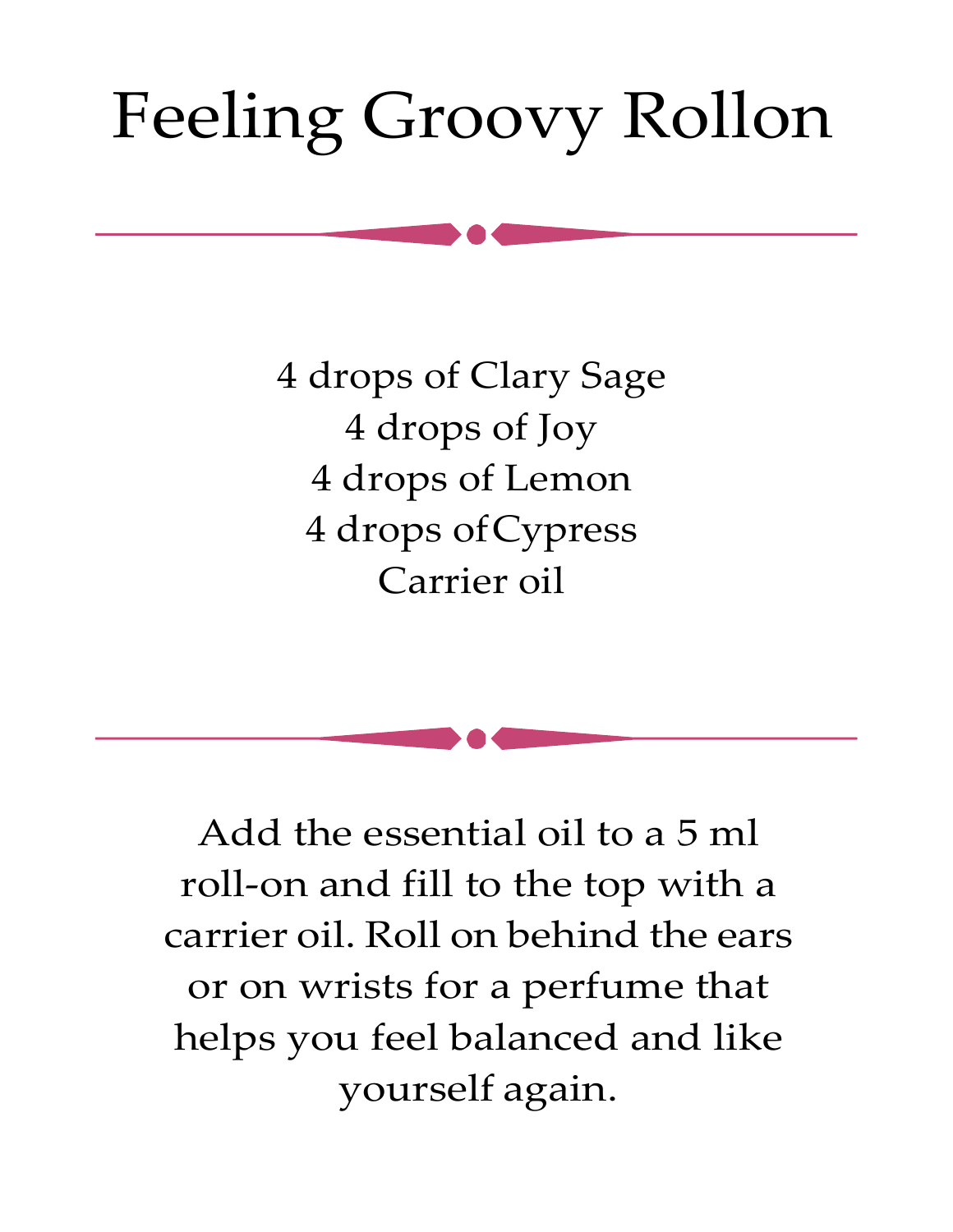### Hot & Bothered Spray

2 drops of Patchouli 2 drops of Clary Sage 2 drops of Endoflex 1dropofPeppermint 1/2 tsp. Witch Hazel Distilled Water

Add the essential oils to a 2 oz. glass spray bottle and swirl to combine. Add the witch hazel. Fill the bottle with the water. Spray on yourbodyto find peace during your own personal summer.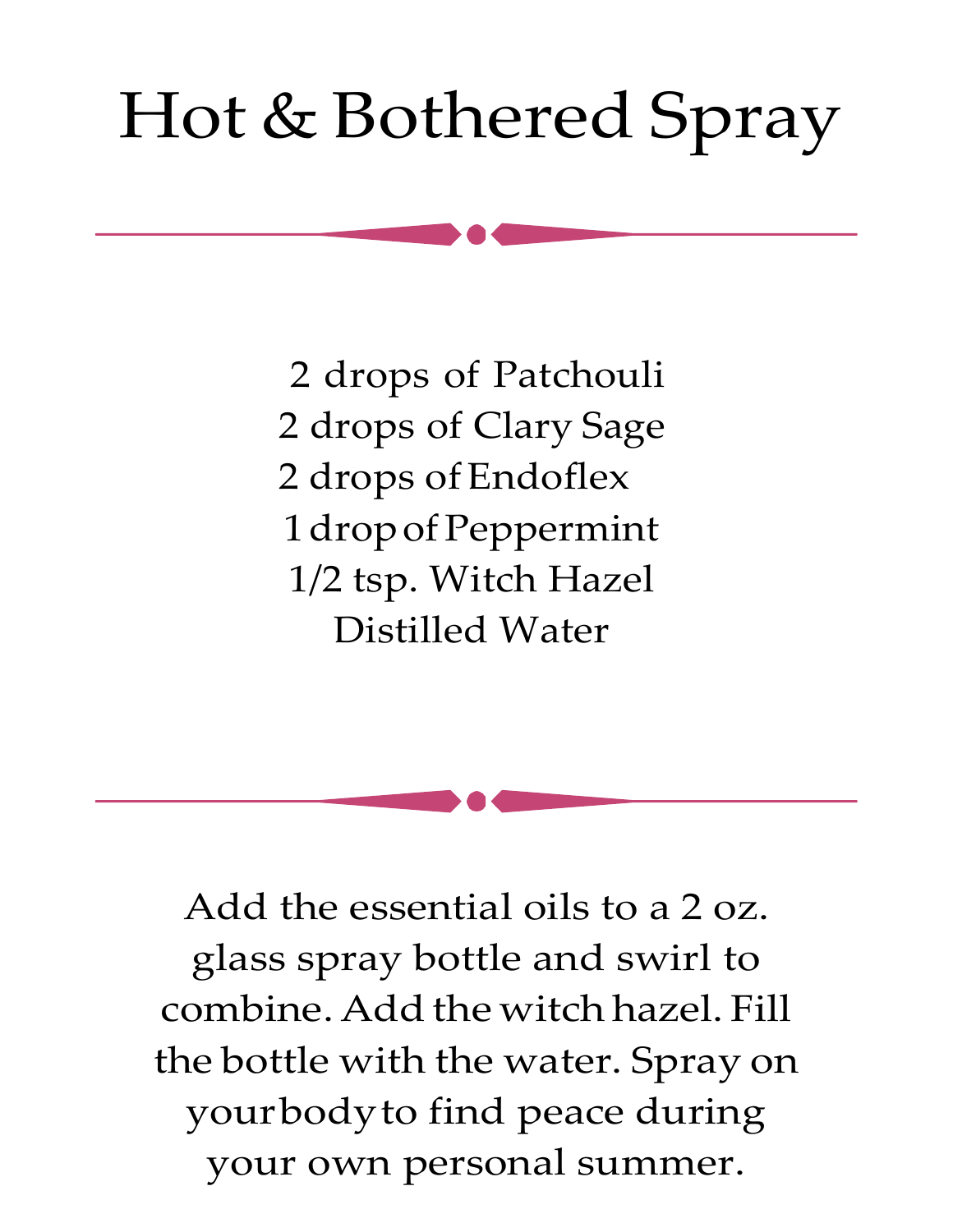## Cool and CalmNights Bath Salts

Epsom Salt 5 drops of Clary Sage 5 drops of Geranium 4 drops ofCypress 3 drops of Peppermint

Combine Epsom salt and essential oils. Sprinkle in bath while running water. Soak in bath for 20 minutes. Enjoy a cool night's sleep.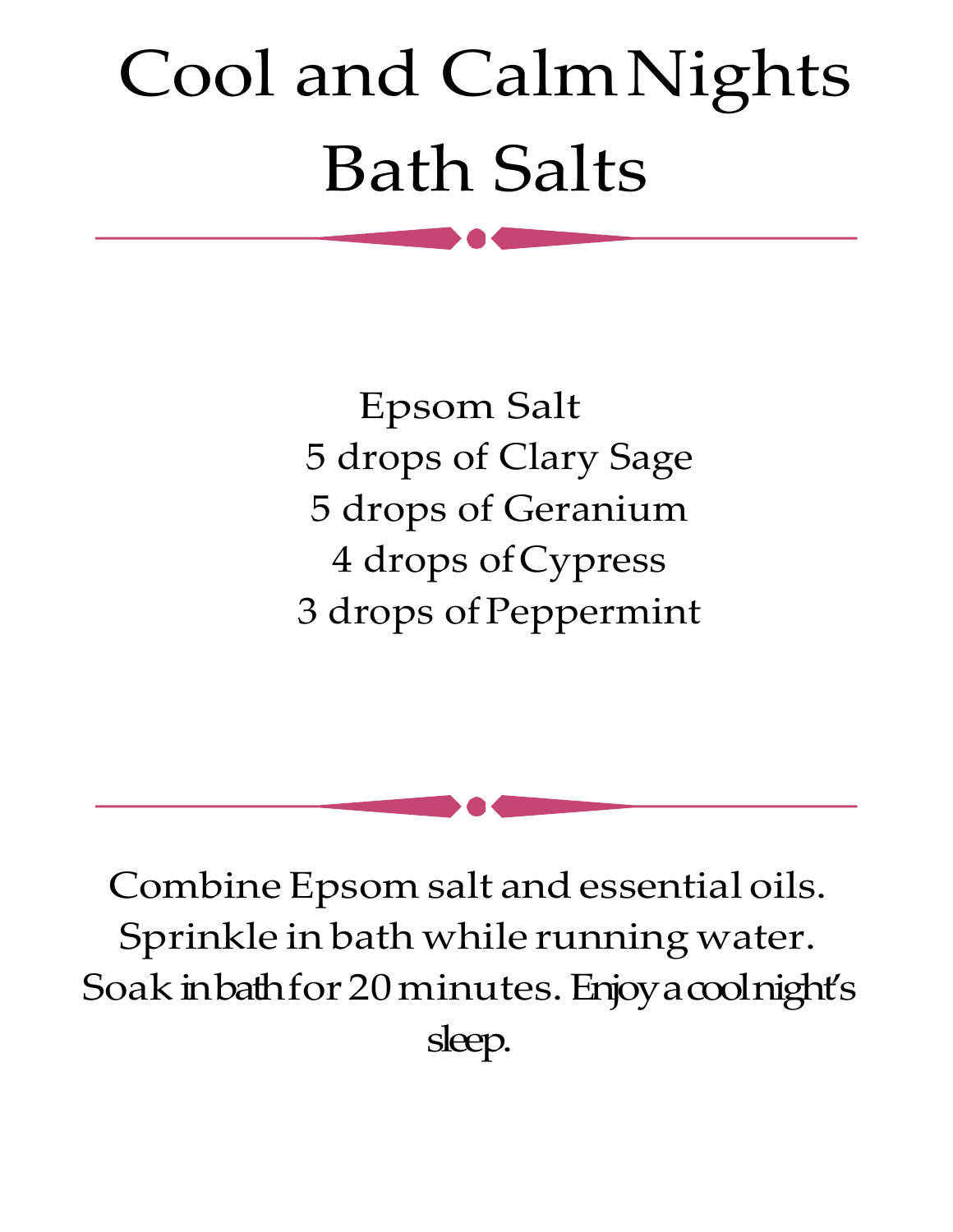

# Romance  $\&$ Libido

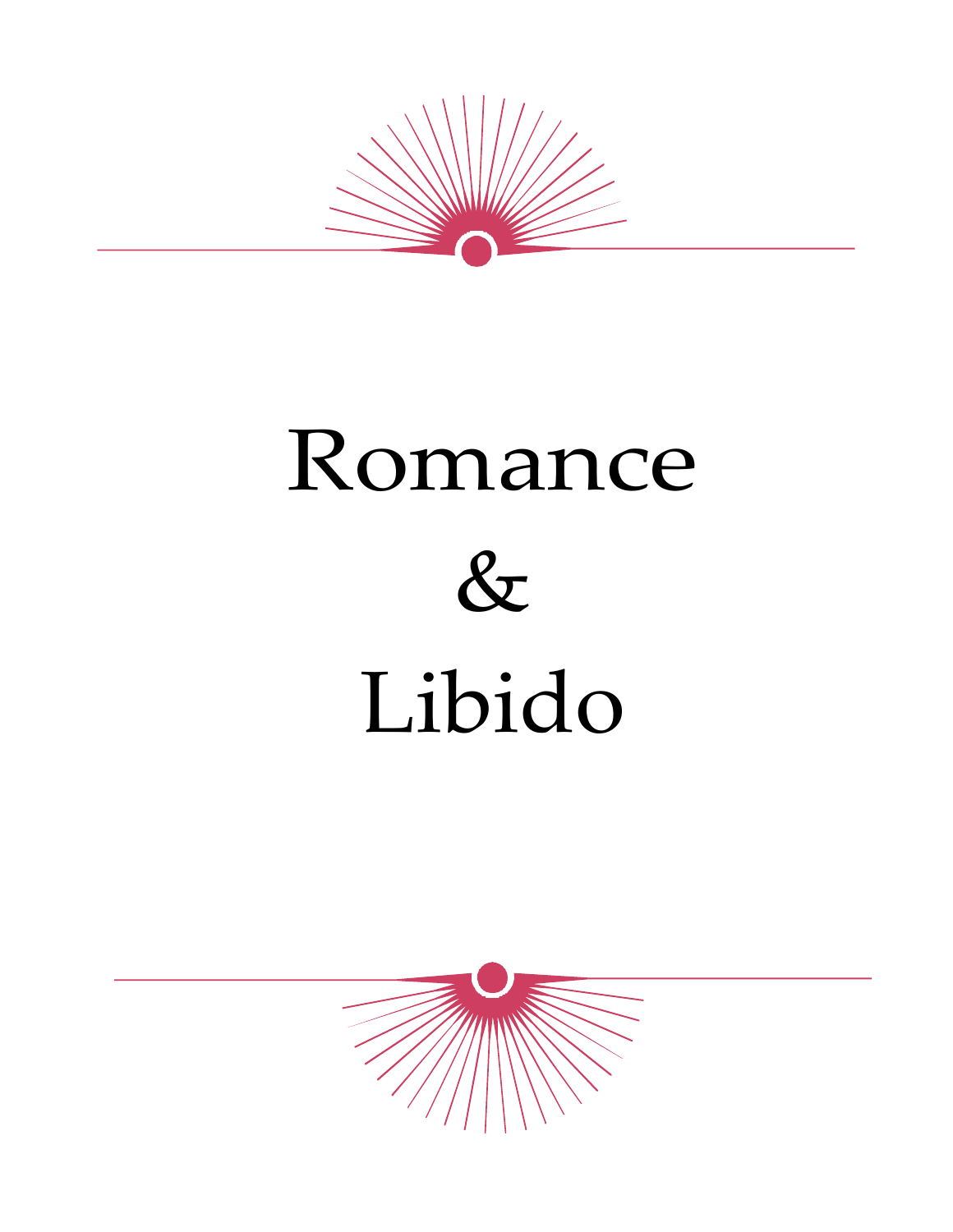## Citrus, Spice & Everything Nice MassageOil

4 drops of Ylang Ylang 3 drops ofOrange 2 drops of Ginger 2 drops of Black Pepper 2 drops of Patchouli Carrier Oil

Add the essential oils to a 2 oz glasspump or smallbowlandswirl to mix. Fill to the top with a carrier oil. A great way to start off the bedroom fun.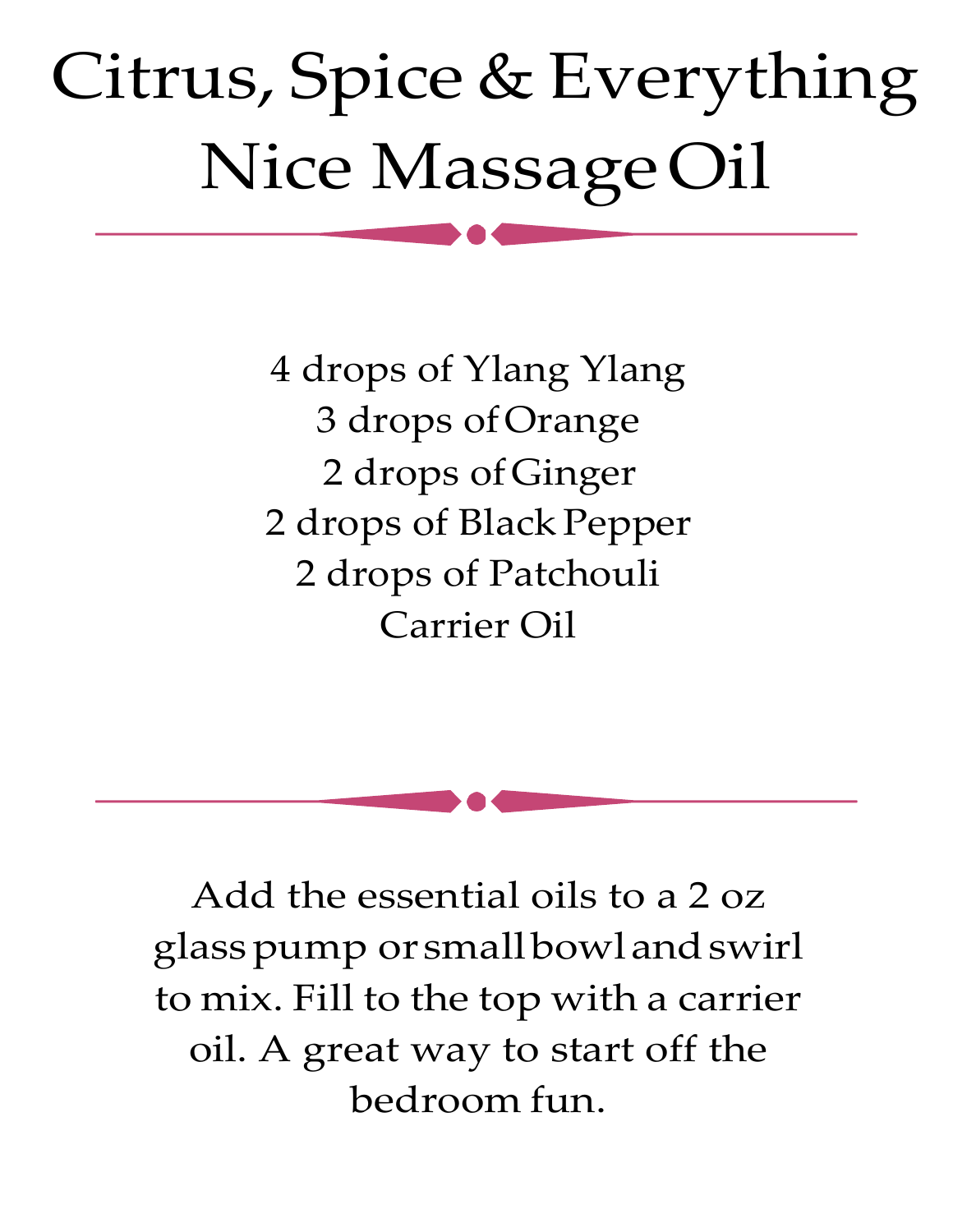# Feel My Silky Legs Shaving Cream

#### 3/4 cup CastilleSoap 1/8 cup Vegetable Glycerine 3 pumps of Sensation Massage Oil Distilled Water

Inafoamingsoappumpaddthe ingredients and shake lightly to combine.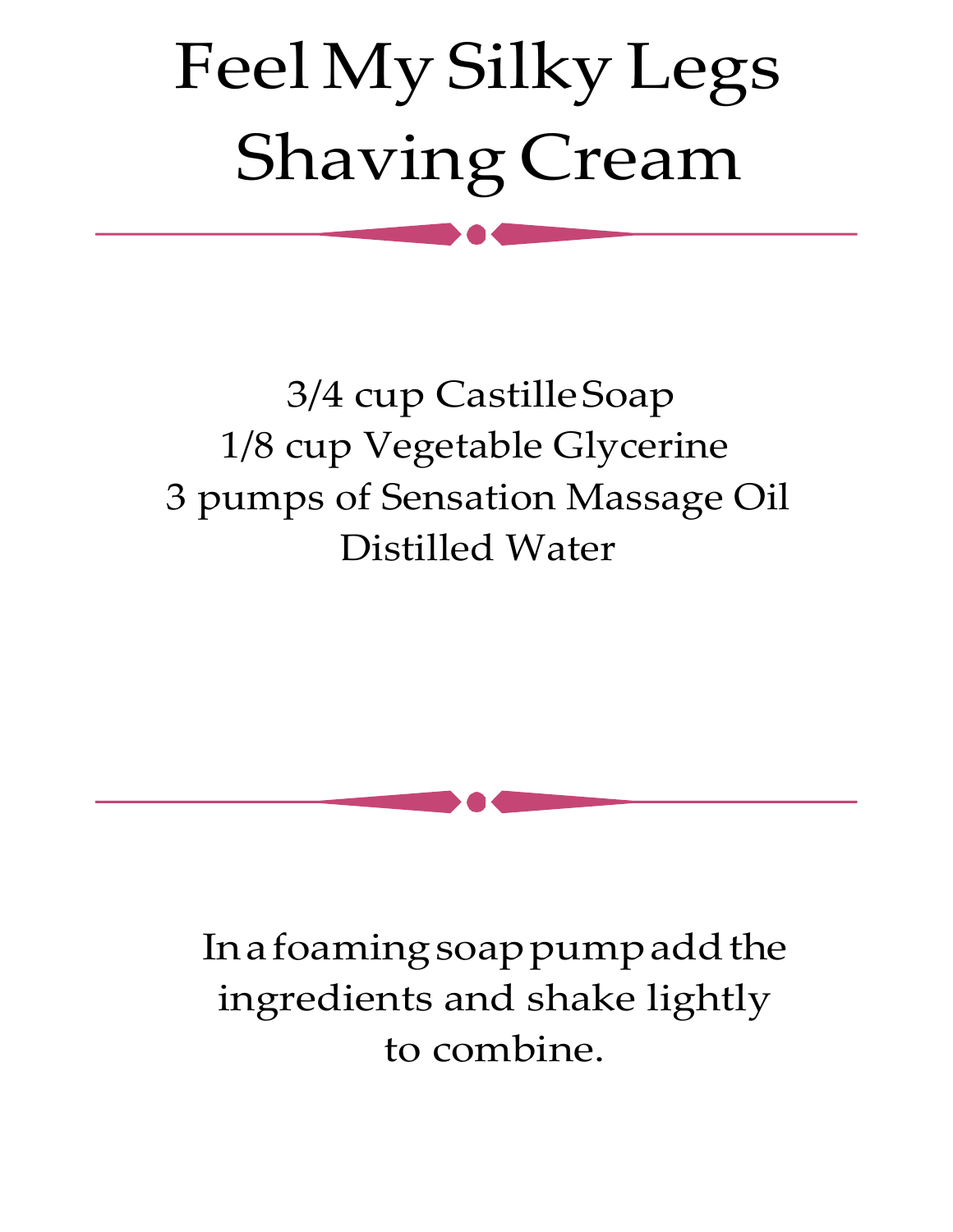## Fun With Frank Diffuser Blend

3 drops of Sacred Frankincense 1 drop of CinnamonBark 1 drop of Ylang Ylang or Jasmine 1 drop ofOrange

Add the essential oils to your diffuser and turn it on a few minutesbefore thebedroom activities begin.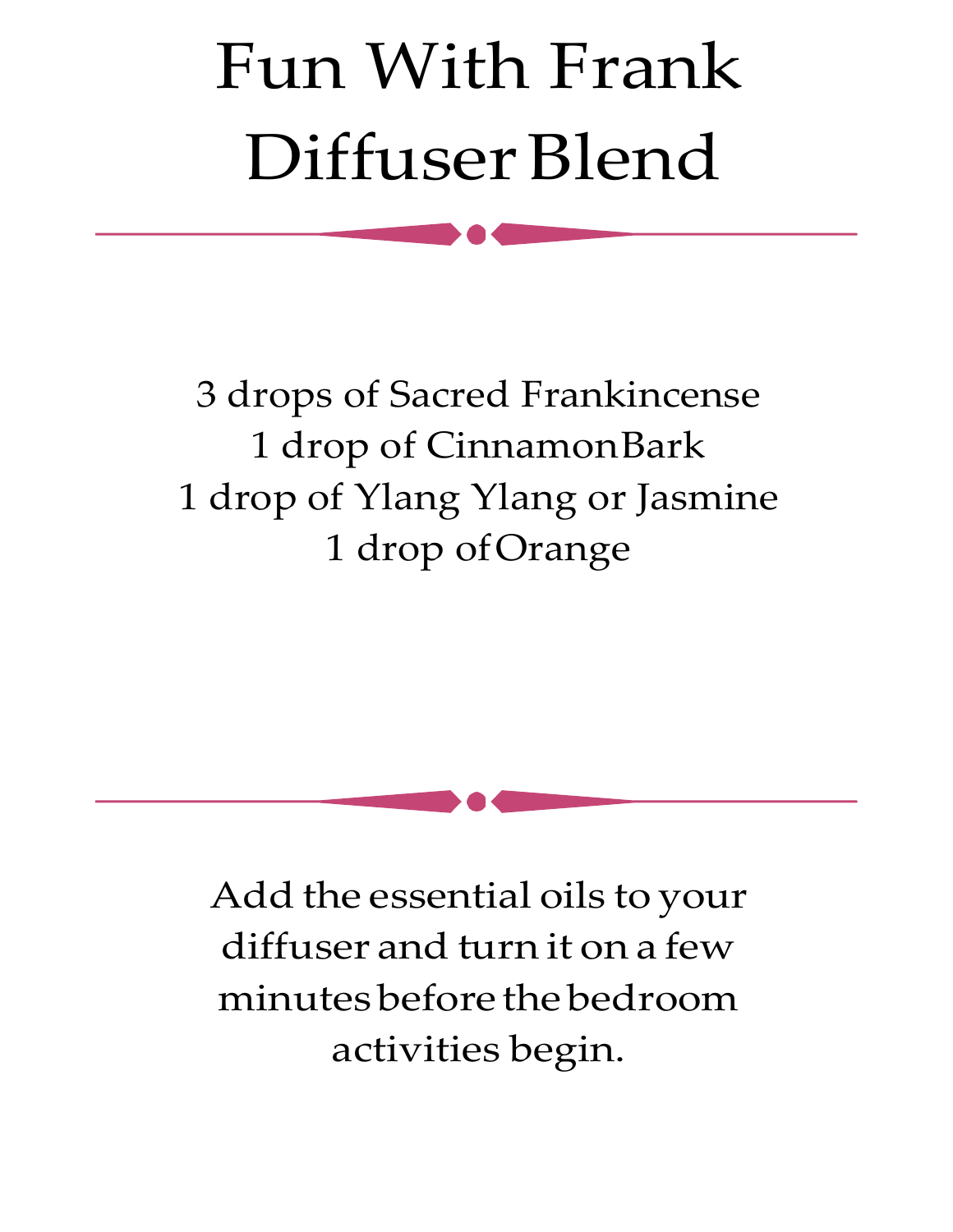### Perky Pillow Spray

3 drops of Sensation 3 drops of Bergamot 2 drops of Orange 1 drop Geranium 1 drop Lime 1/2 tsp. of Witch Hazel Distilled Water

Add oils to a 2 oz spray bottle and swirl to combine. Add in the witch hazel. Fill the bottle with distilled water. Use 1-2 sprays on your pillow 10- 15 minutes before bed to get the romance started.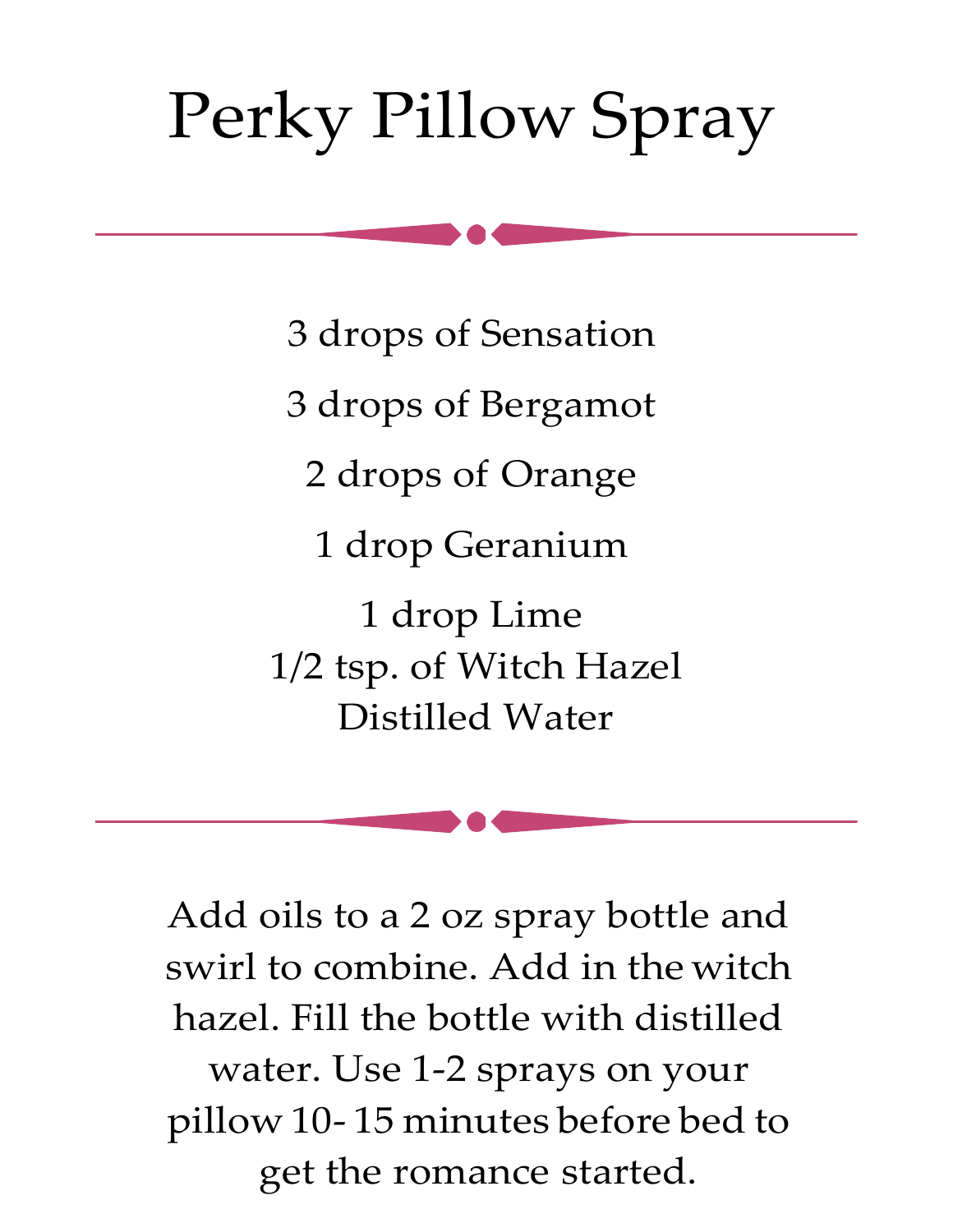#### Edible Mojito Massage Oil

4 drops of Lime Vitality 4 drops of Lemon Vitality 2 drops of Bergamot Vitality 1 drop of Spearmint Vitality Coconut Oil

Add the essential oils to a 2 oz glass pump and swirl to mix. Fill to the top with a carrier oil. You and your partner will enjoy an intimate, delicious, relaxing massage.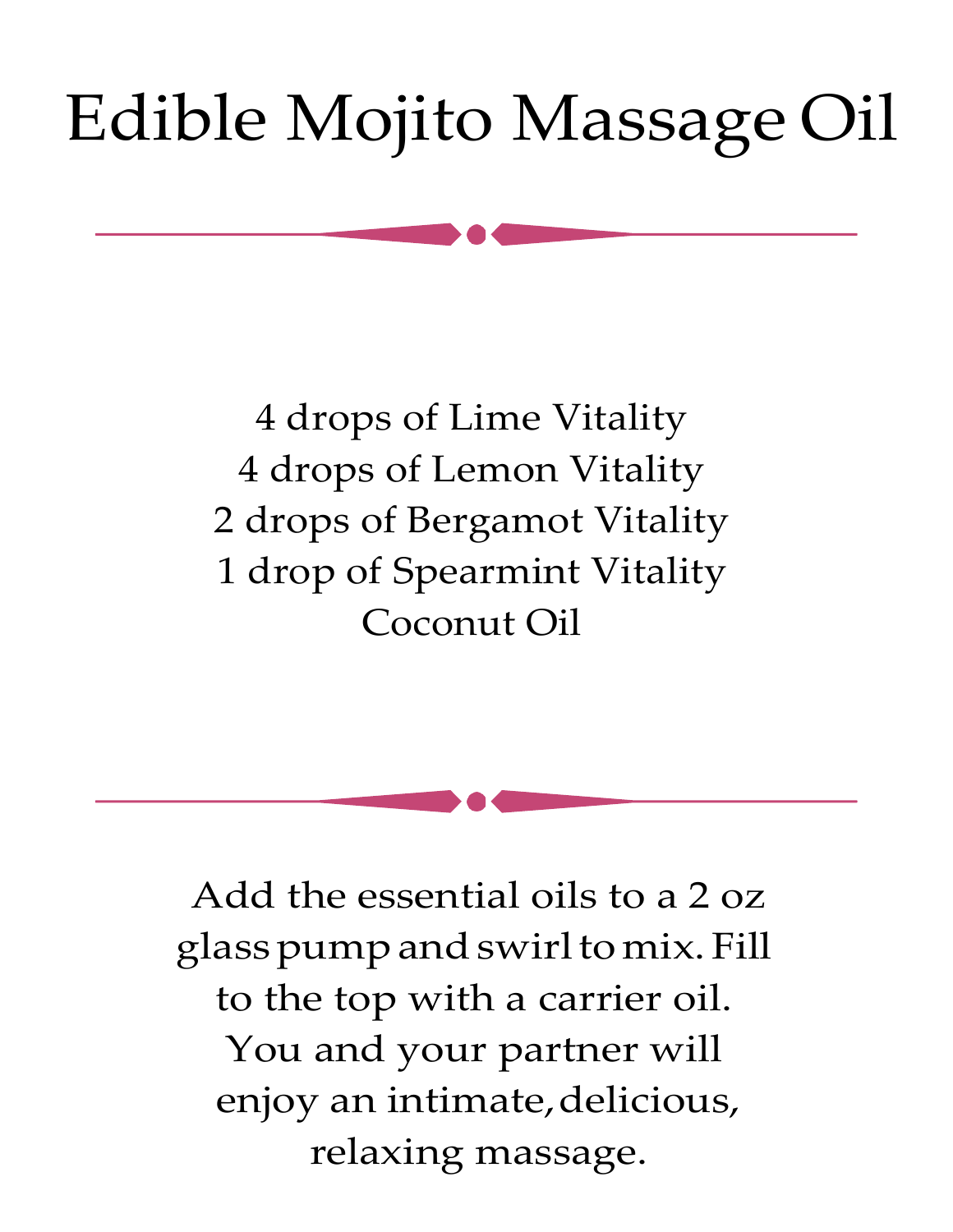

# Eating  $8<sub>x</sub>$ Exercise

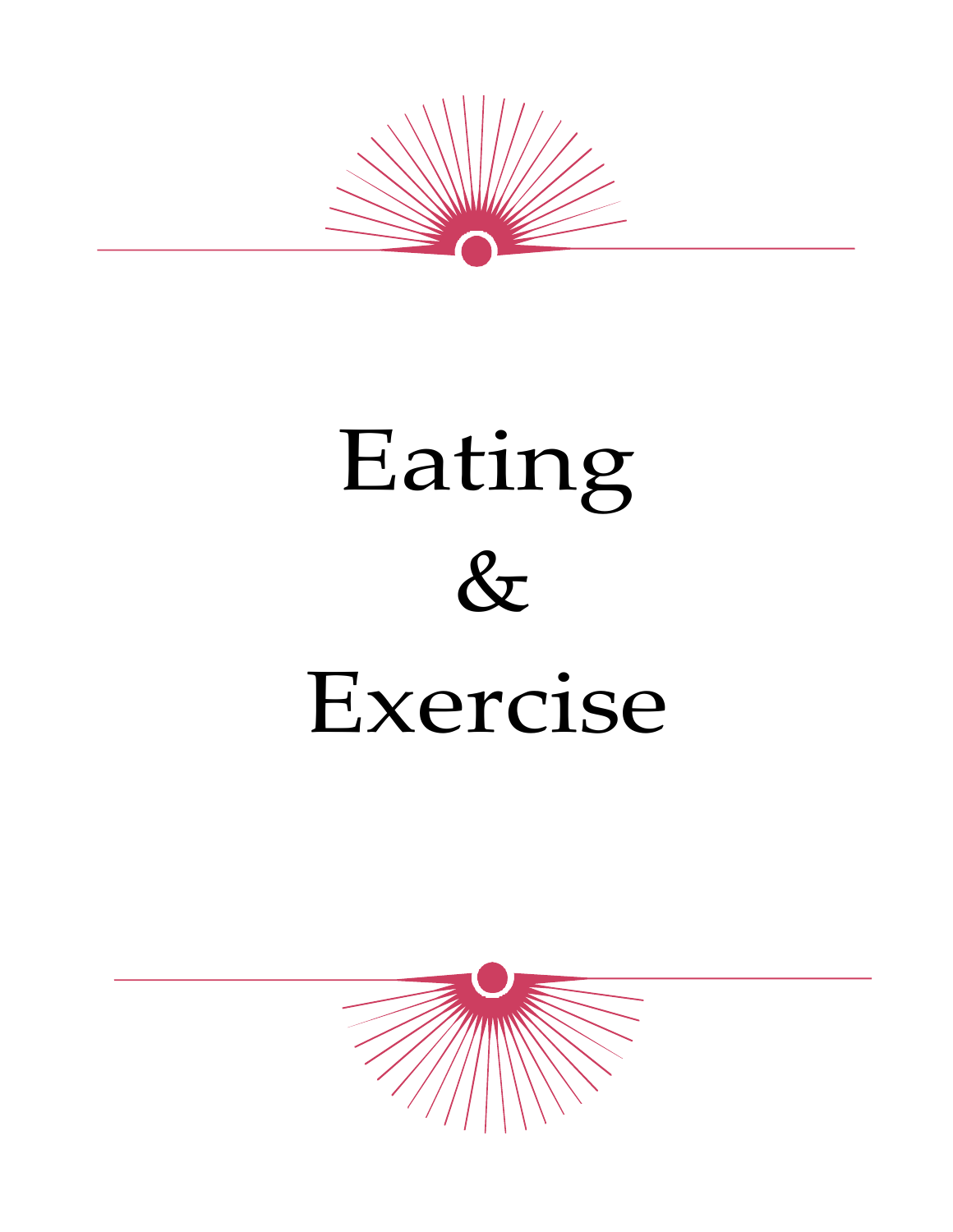### Slim & Trim Spa Water

3-5 drops of Citrus Fresh Vitality 2-3 drops of Spearmint Vitality Fresh slices of lemon and orange Spring Water

Fill a glass or stainless steel pitcher with water. Slowly add in the essential oils. Adding more for taste as needed. Add in the slices of fruits. Drink throughout the day for a clean, fresh, energized feeling.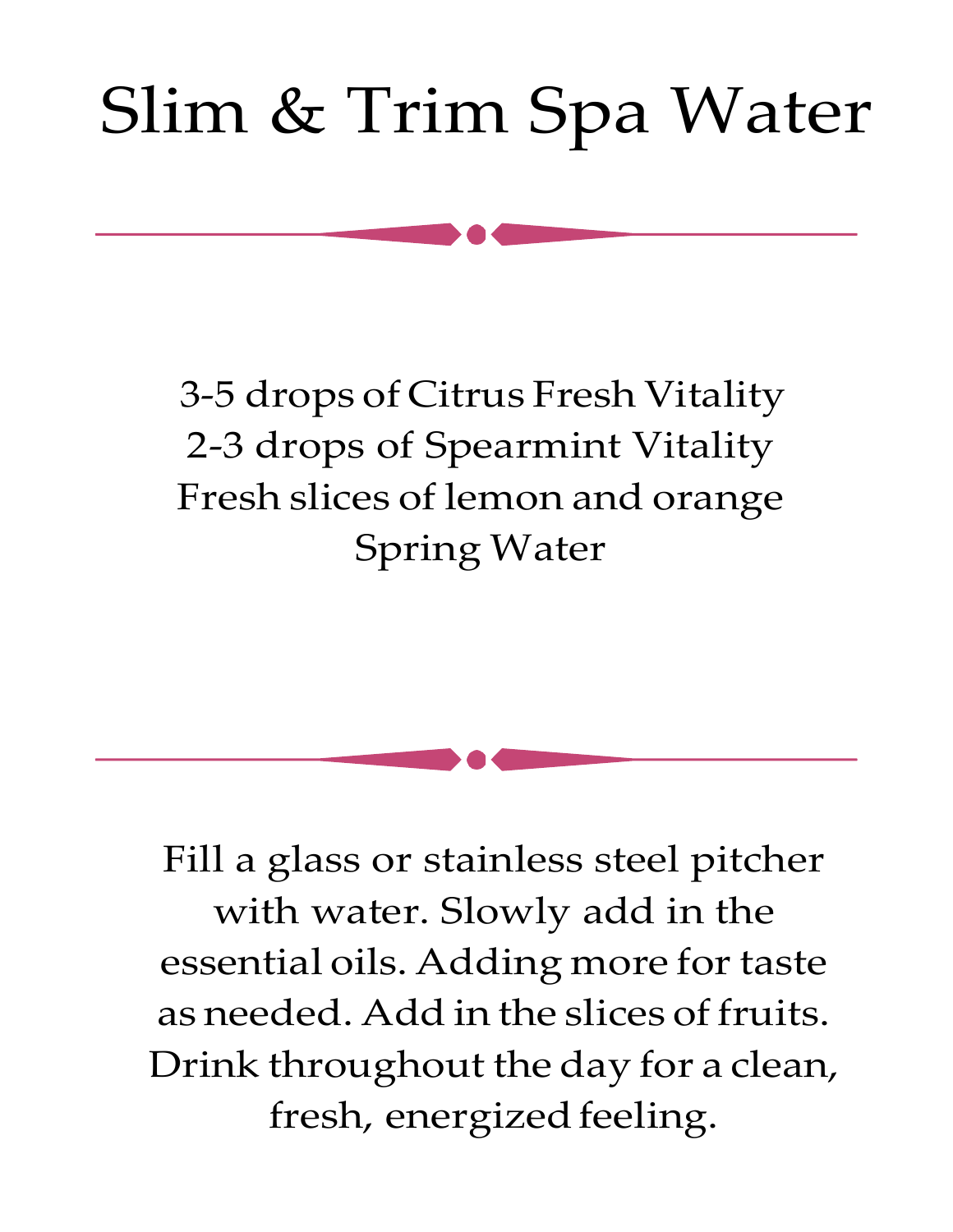#### It's Time To Guac

#### 1 Avocado 1 Tbs of Salsa 3-4dropsofLimeVitality Salt

Mashupa ripe avocado.Addinthe salsa. Slowly add in the oil to taste. Add in the salt to taste. Enjoy!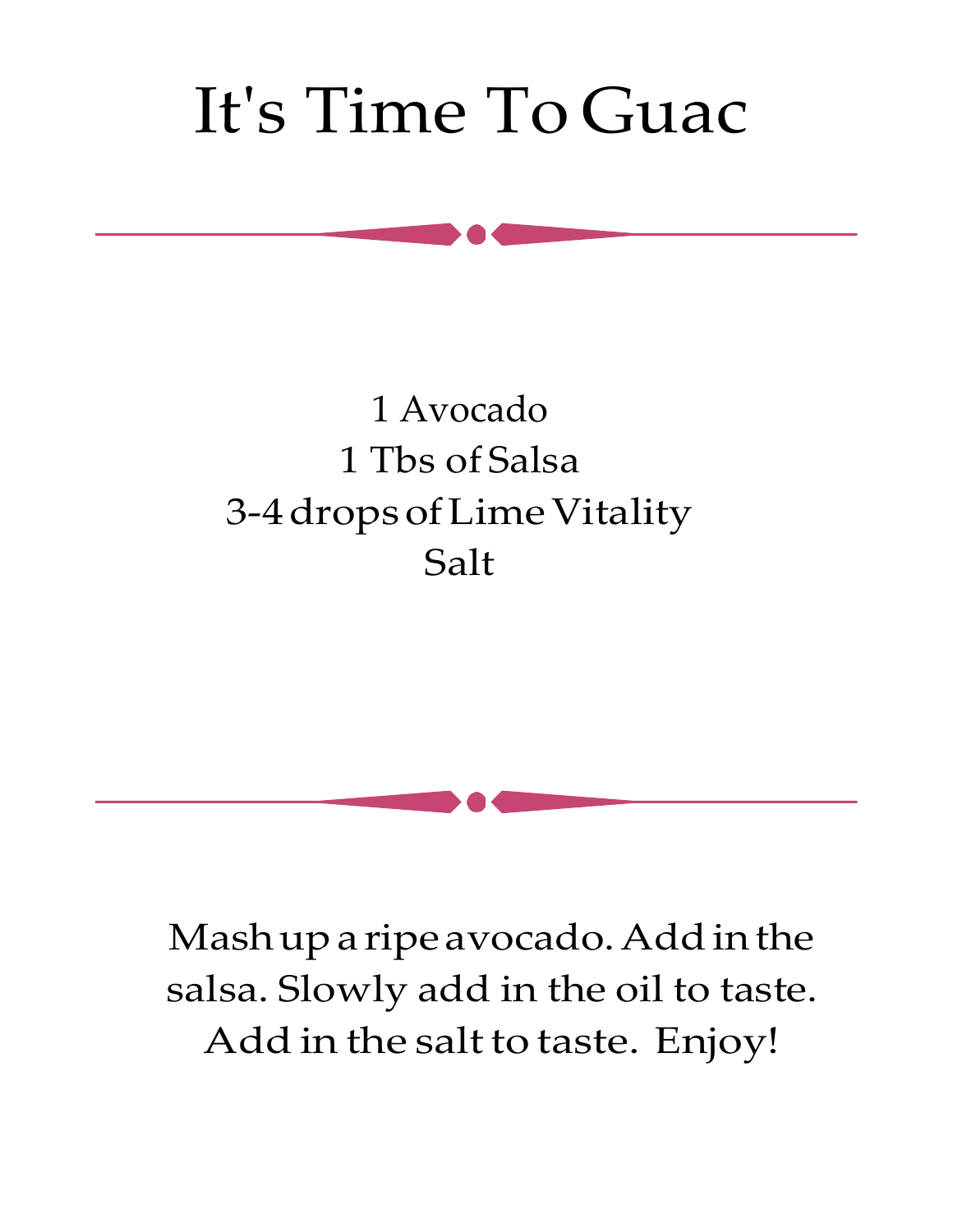#### Wow Wow Watermelon

#### CutUpChunksofWatermelon LargeHandfulofBlackberries Juice of 2Limes 4 drops of LimeVitality

Combine the watermelon and blackberries in a bowl. In a separate, small bowl squeeze the juice from 2 limes. Add in the essential oil and mix together. Pour over the fruit and gently stir tocombine.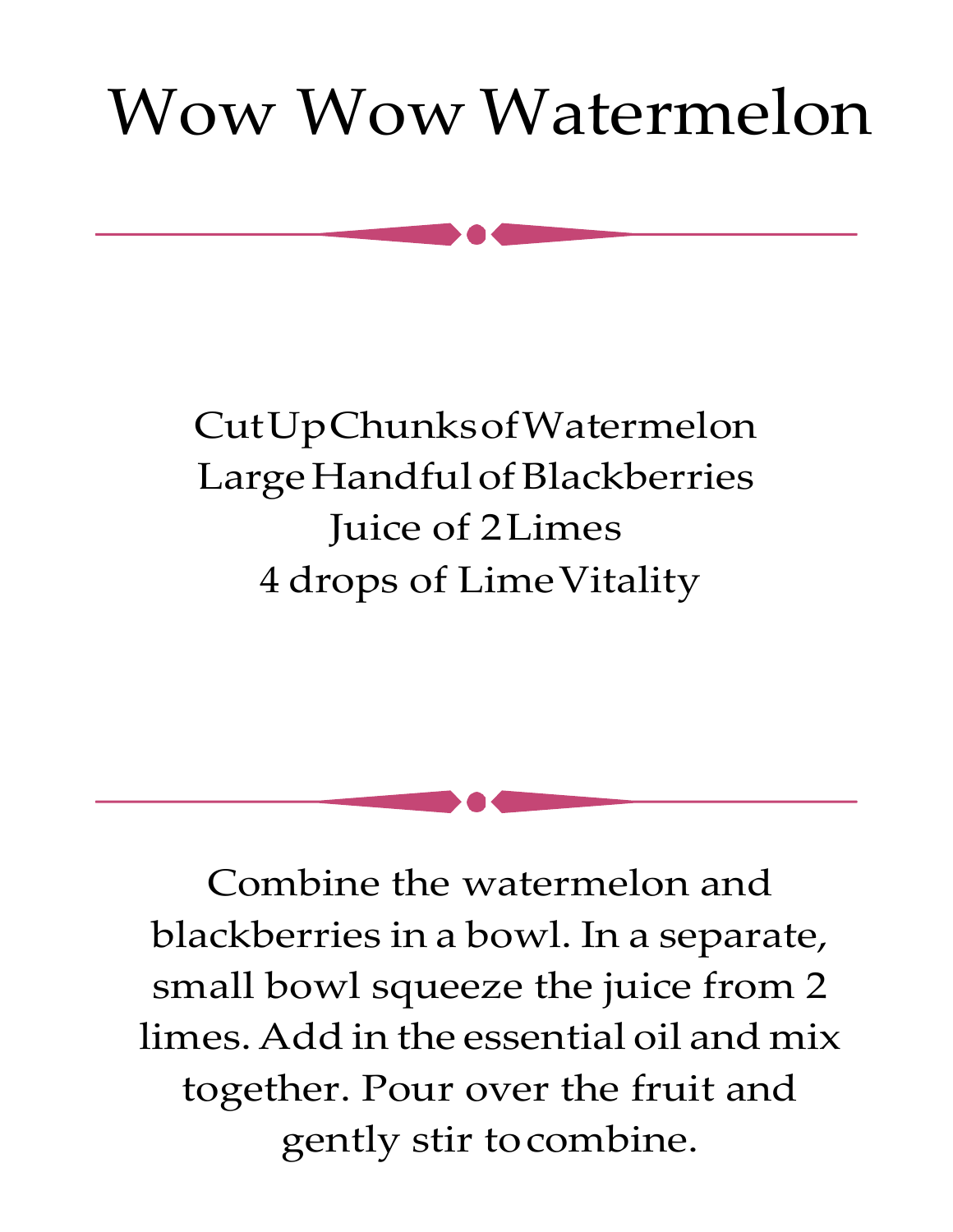#### Bounce Back Rollon

2 drops of Rosemary 4 drops ofMarjoram 5 drops of Wintergreen 4 drops of Lavender Carrier Oil

Add the essential oils to a 5 ml roll-on. Swirl to combine oils. Fill to the top with a carrier oil. Roll on those midlife muscles and joints after a workout.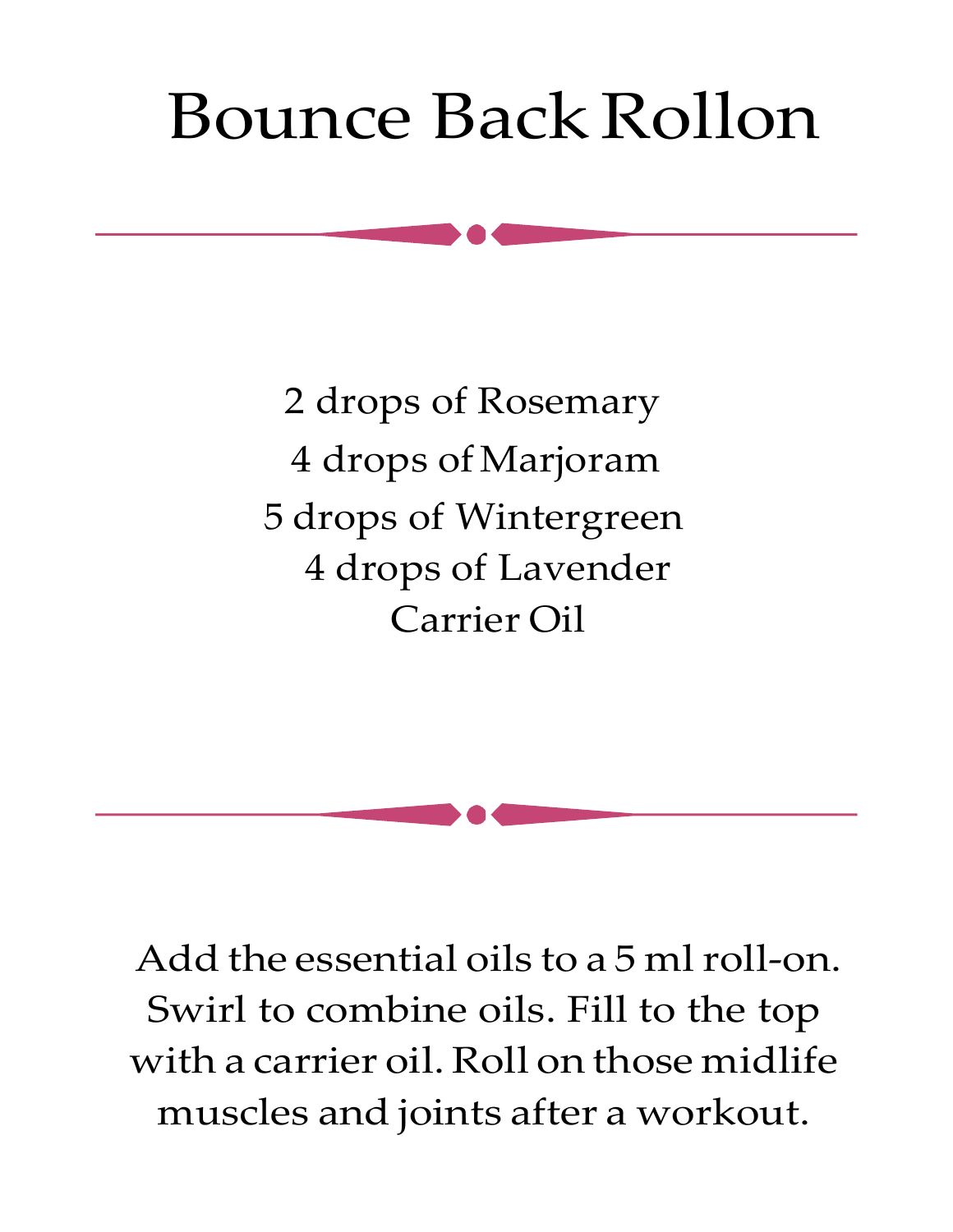### Keep On MovingRollon

#### 8 drops ofRaven 5 drops of Peppermint Carrier Oil

Add the essential oils to a 5 ml roll-on. Swirl to combine. Fill to top with carrier oil. Roll on your chest or above your lip to feel energized and motivated.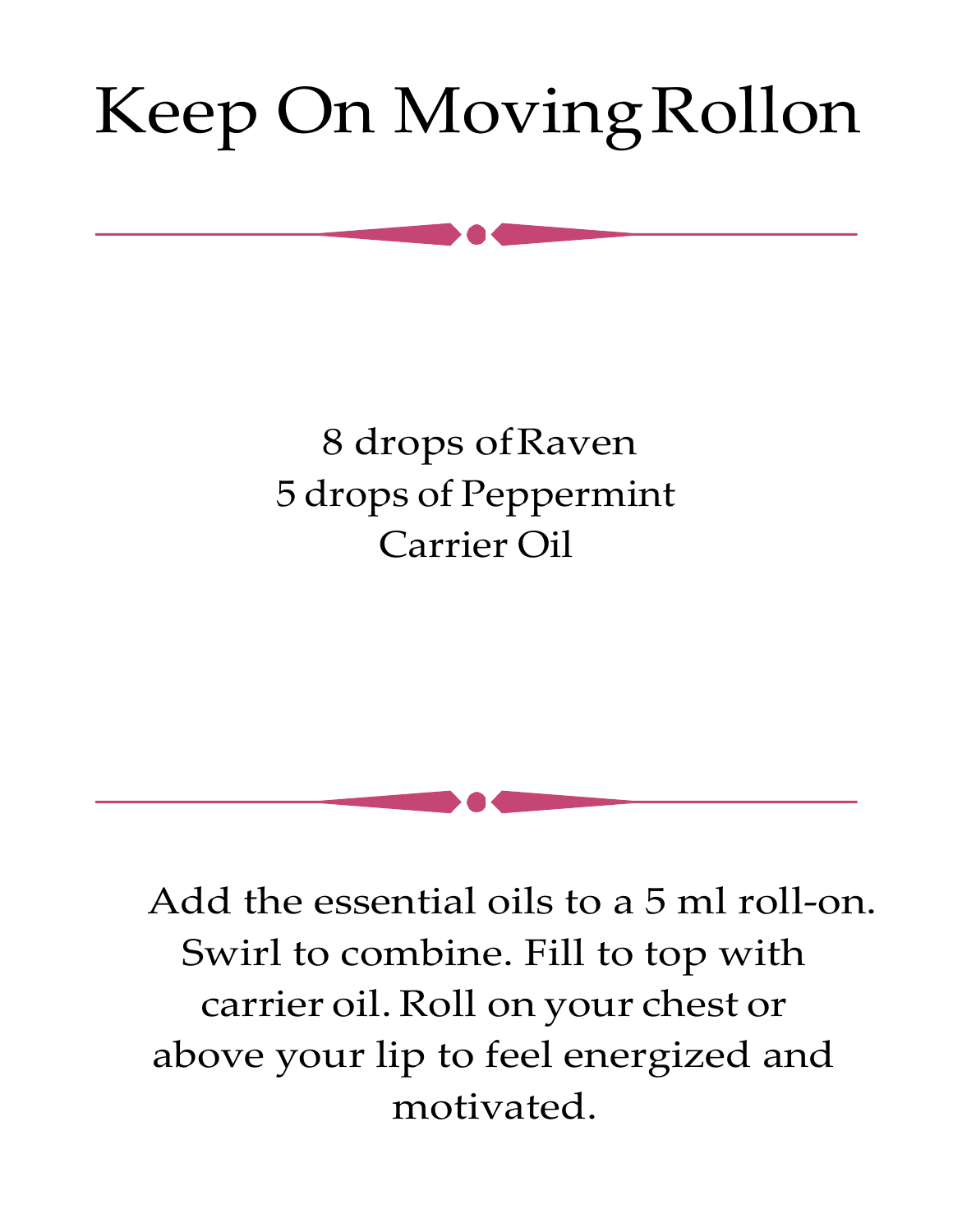

# Aging Gracefully

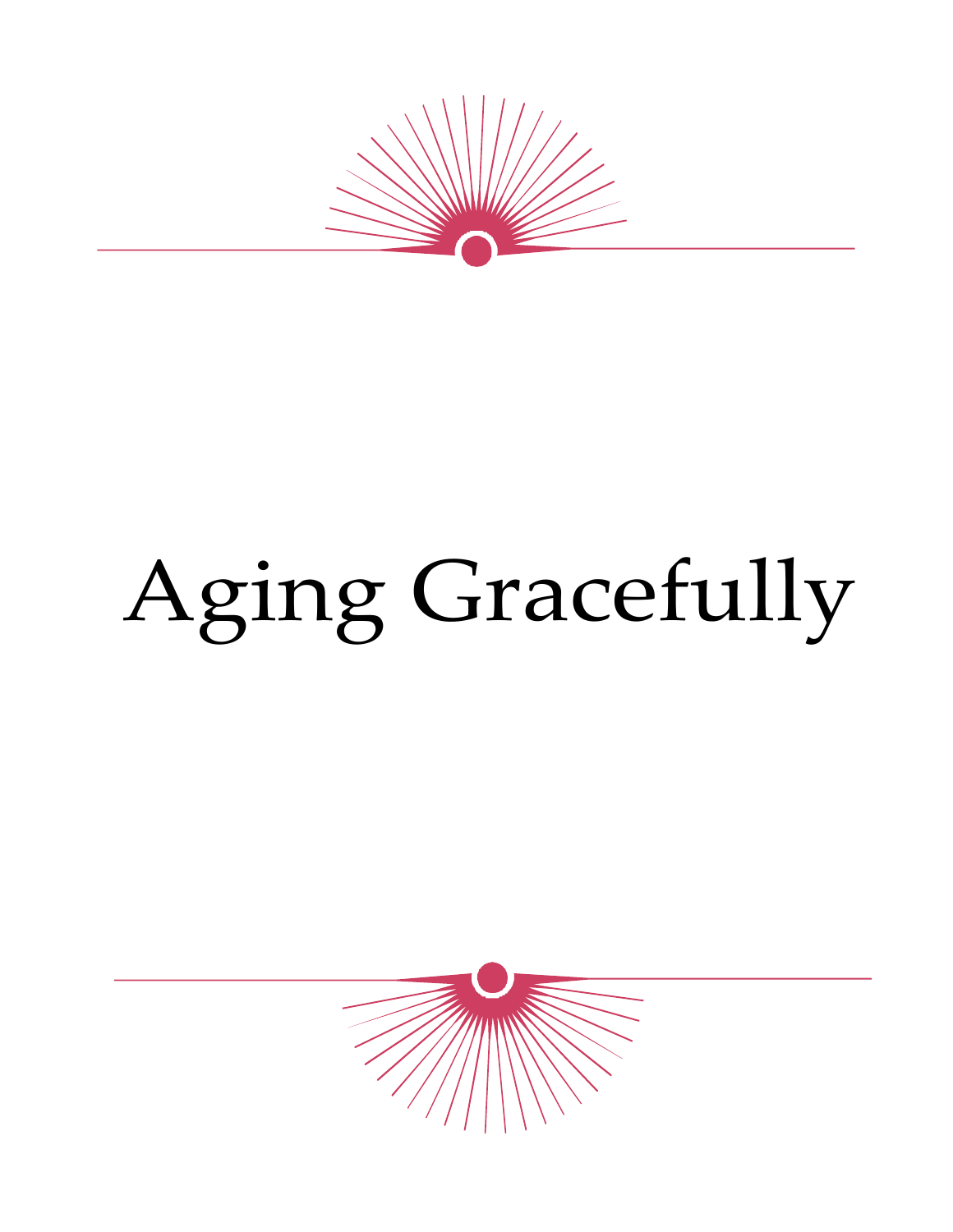# Turn Back The Hands Of Time Sugar Scrub

1 cup Organic Sugar ¼ cup Organic Fractionated Coconut Oil 4 drops ofGrapefruit 4 drops of Frankincense 4 drops of Tea Tree 4 drops ofLavender

In a small bowl combine the sugar and coconut oil. Stir in the essential oils. Add to a jar. Take a small amount of the mixture in your hands and layer on hands and rub hands together. Wash off the sugar. No more hiding those aging hands.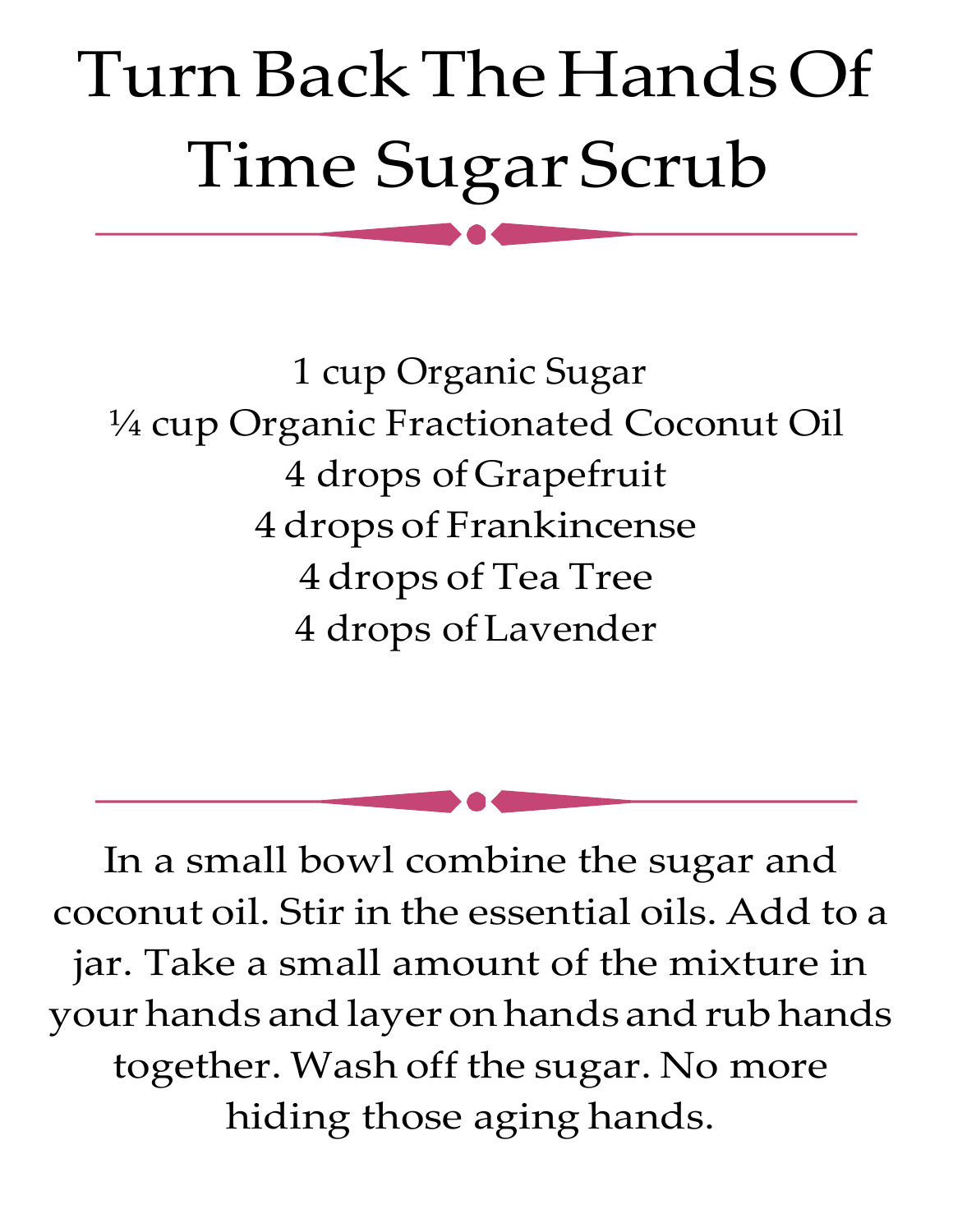### Eagle EyesMoisturizer

3 drops of Sacred Frankincense 3 drops ofJuniper 3 drops of Sandalwood 5 drops of Lavender Carrier oil

Put all oils into a 5 ml roll-on. Swirl to mix. Fill to the top with the carrier oil. Roll around the bone above the the eyebrow and the bone below the eye a couple of times a day, making sure not to get it in your eyes.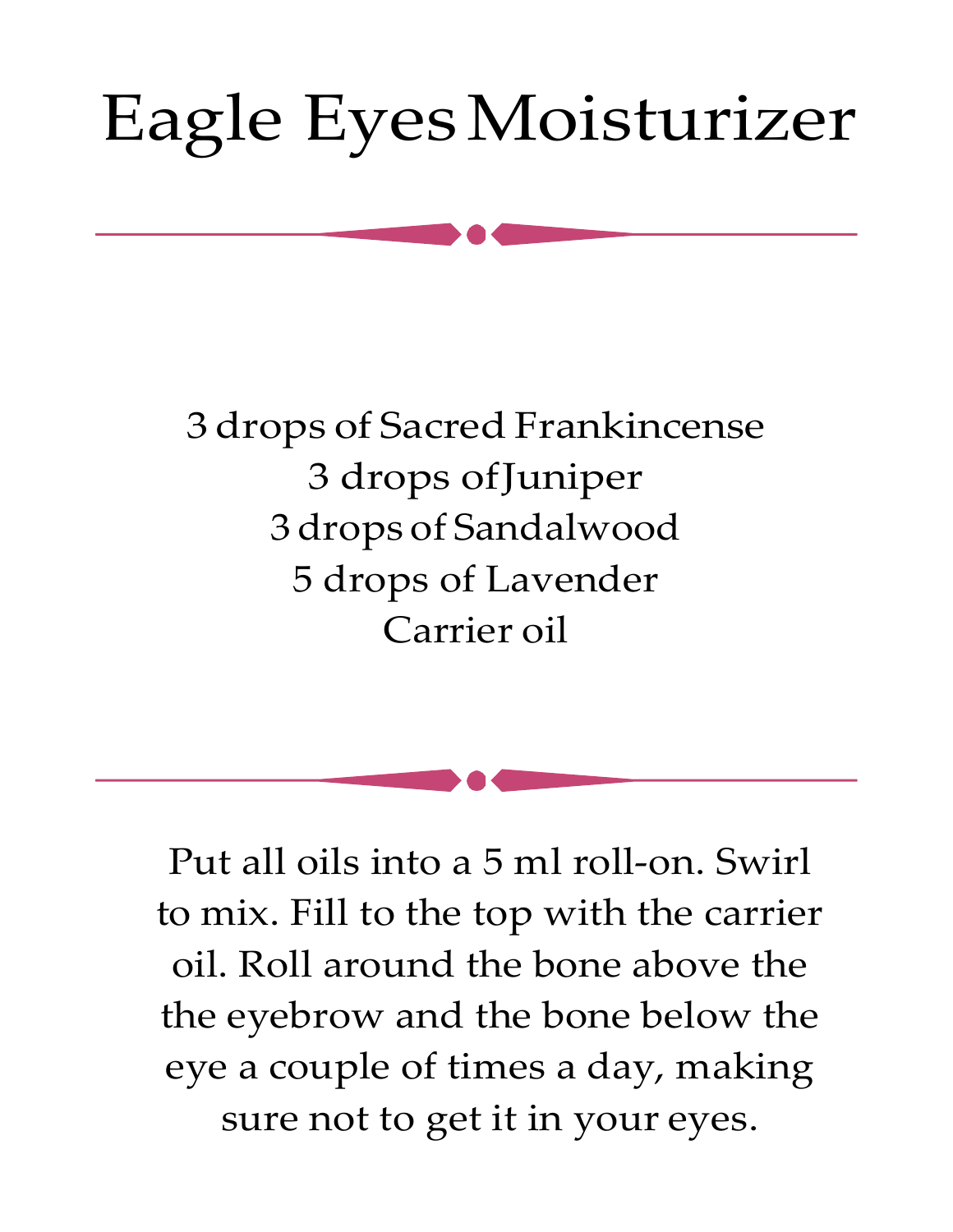#### Tweezer-Free Face Mask

#### 1 tablespoon of Raw Honey ½ tablespoon of Organic Oatmeal 1 drop of Lemon

Combine the honey, oatmeal and essential oil and stir to make apaste. Layer onto your face and leave it on for 15minutes. Rinse off with lukewarm water. Stay out of the sun for 24 hrs. No more fuzz!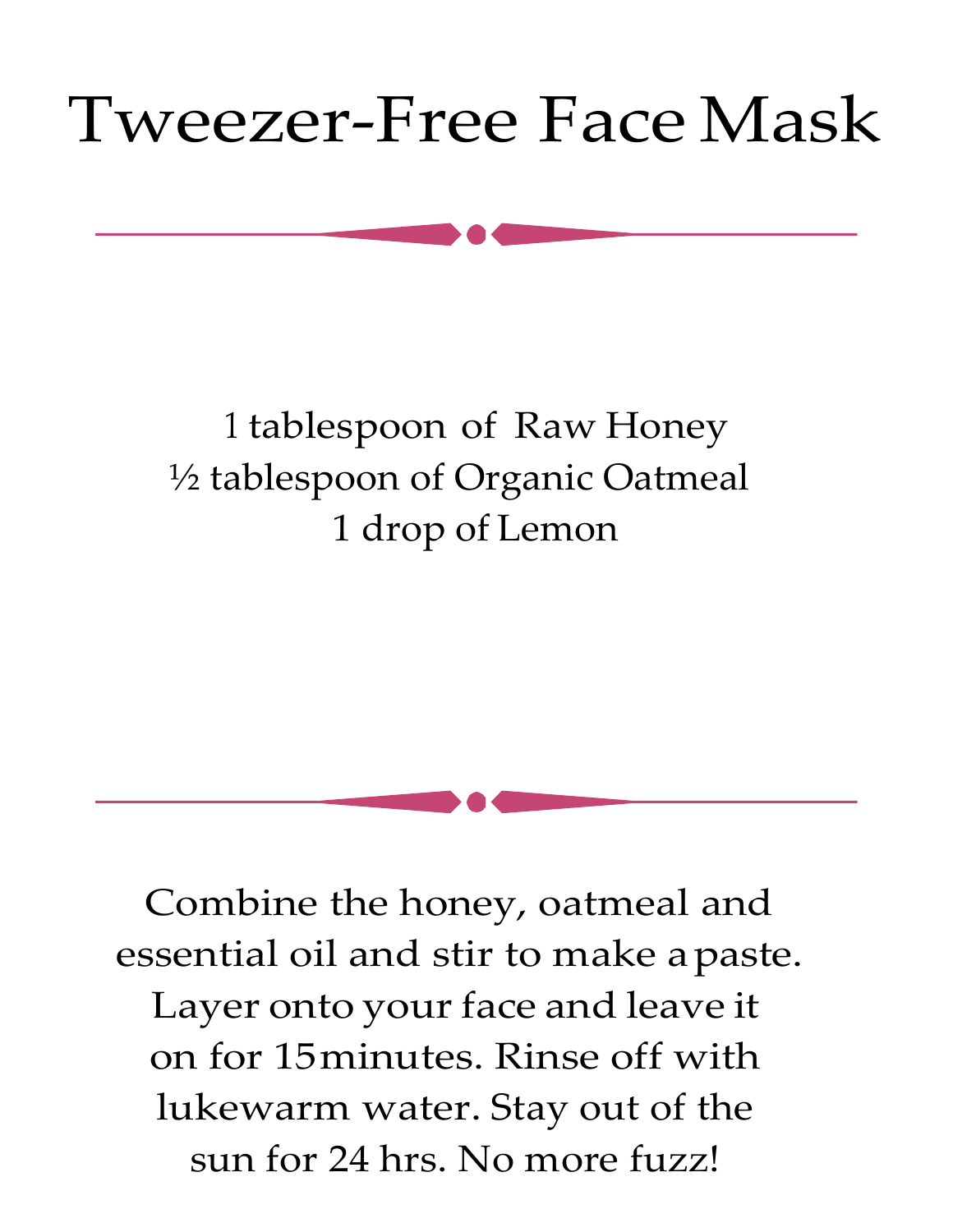# Done With Dimples Massage Oil

4 drops ofGrapefruit 4 drops ofLemon 2 drops of Basil 2 drops of Juniper 2 drops ofCypress 2 drops of Rosemary Carrier Oil

Add the essential oils to a 2 oz. glass pump or a 5 ml roll-on. Fill to top with carrier oil. Rub into skin on your legs, hips, butt, legs and arms morning and night for smooth, skin appearance.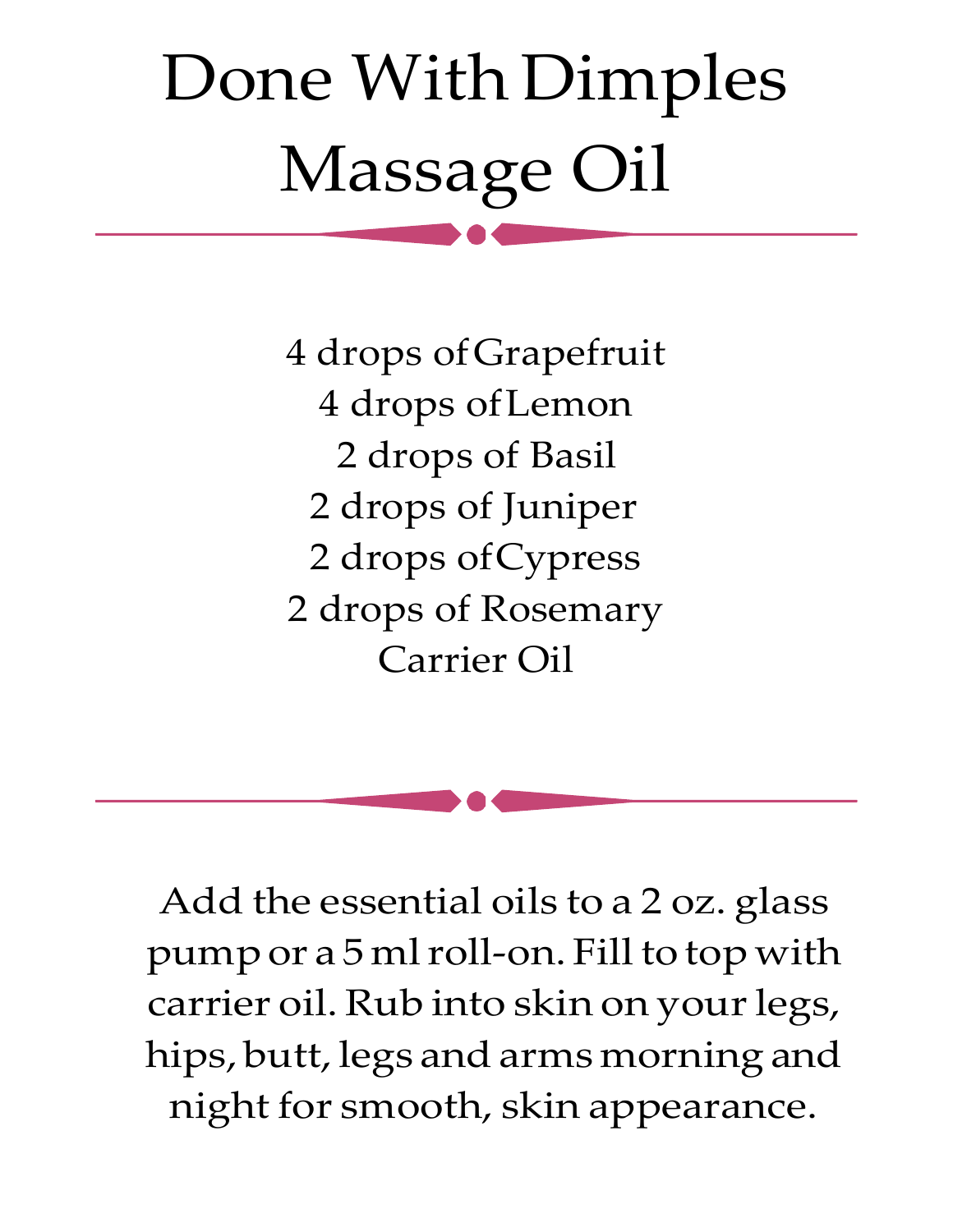# ToughAsNails Strengthener

4 drops of Frankincense 4 drops of Lemon 4 drops ofLavender 1/4 tsp Vitamin E Jojoba Oil

Put all oils into a 5 ml roll-on. Swirl to mix. Add in the Vitamin E. Fill to the top with the jojoba oil. Roll on cuticles and nails a couple of times a day.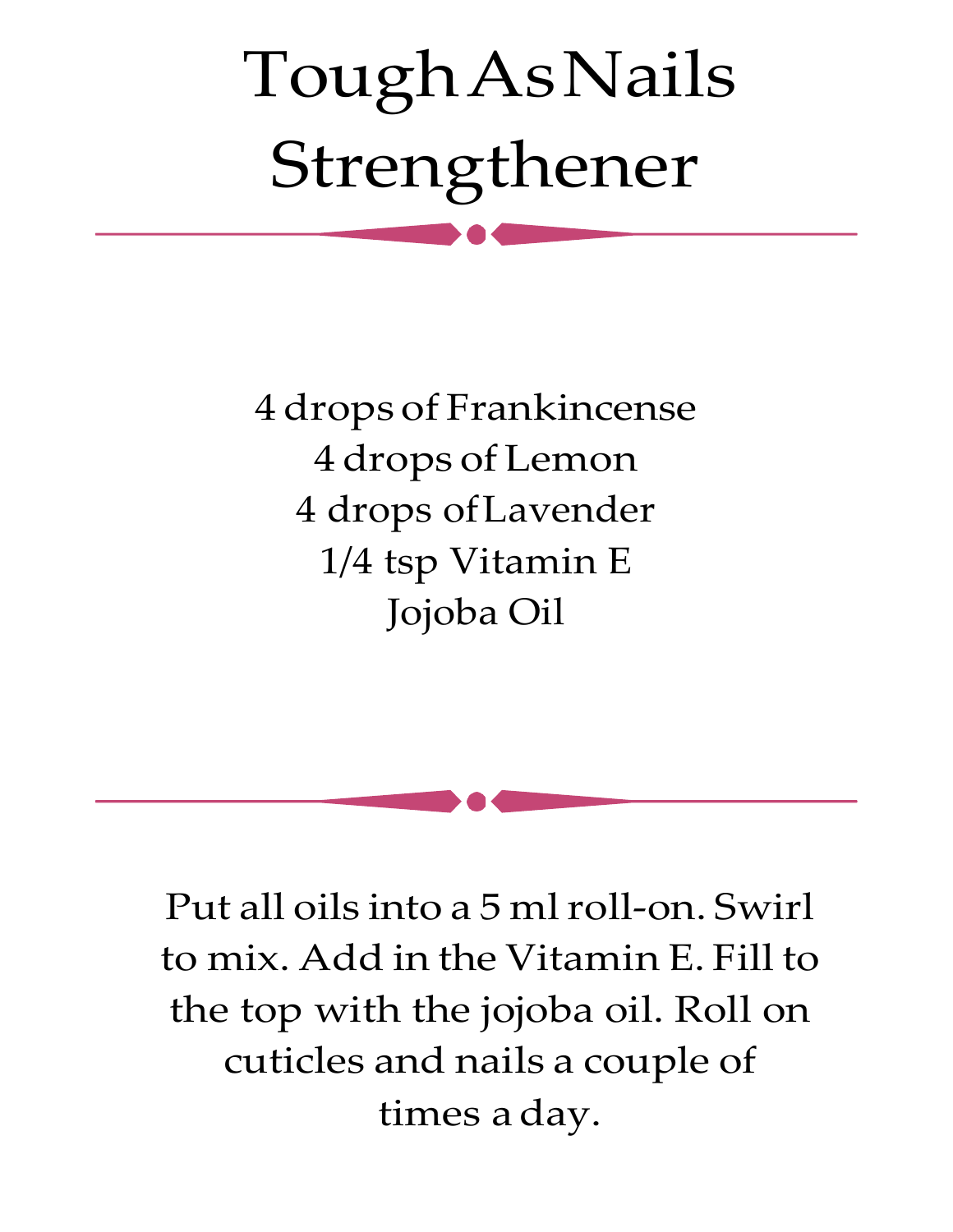

# Mood  $\mathcal{X}$ EmotionalSupport

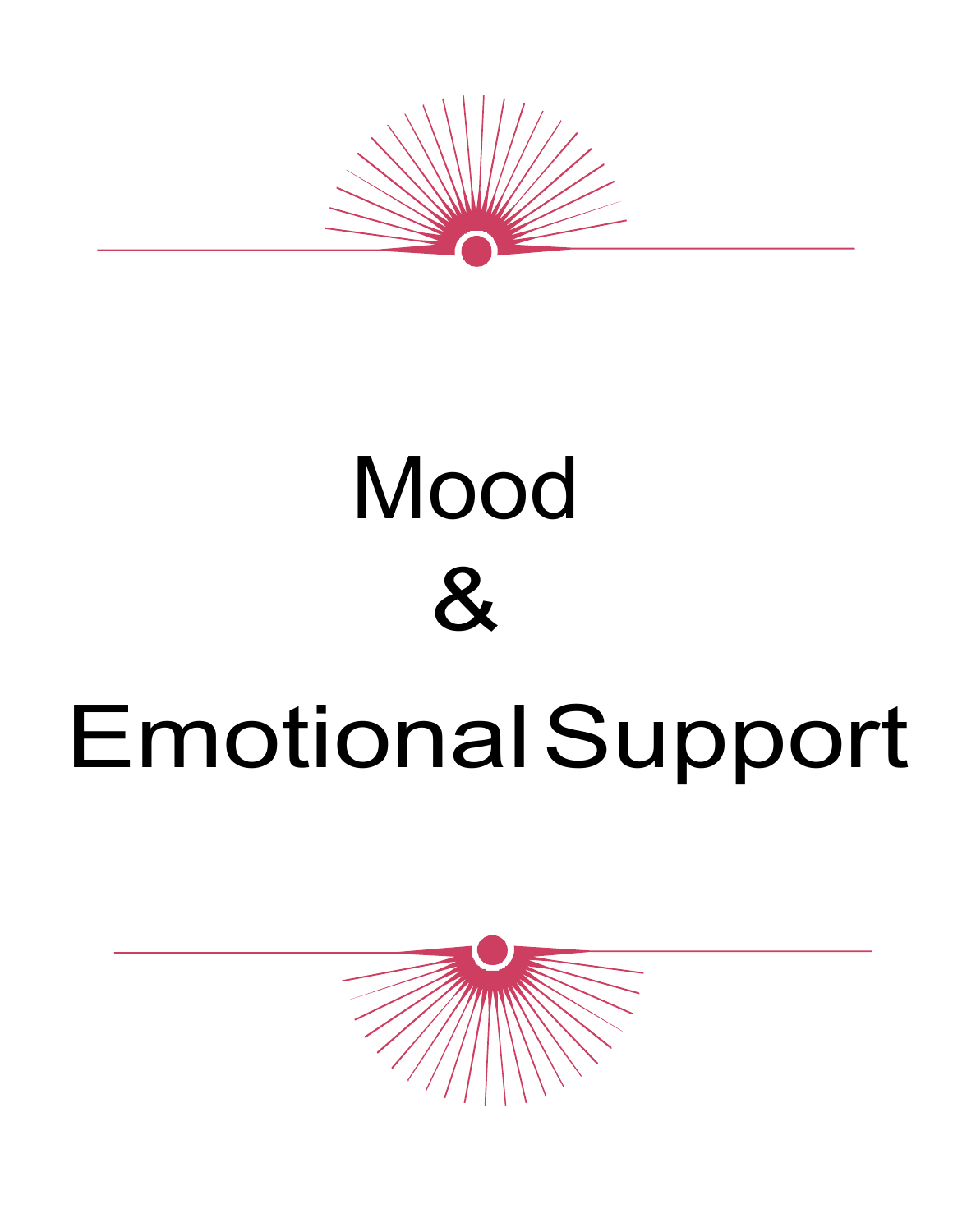## ComeOnGet Happy Diffuser Blend

1 drop ofOrange 2 drops of Joy 2 drops ofLemon Distilled Water

Fill the diffuser with water. Add the essential oils.Watch your bad mood melt away.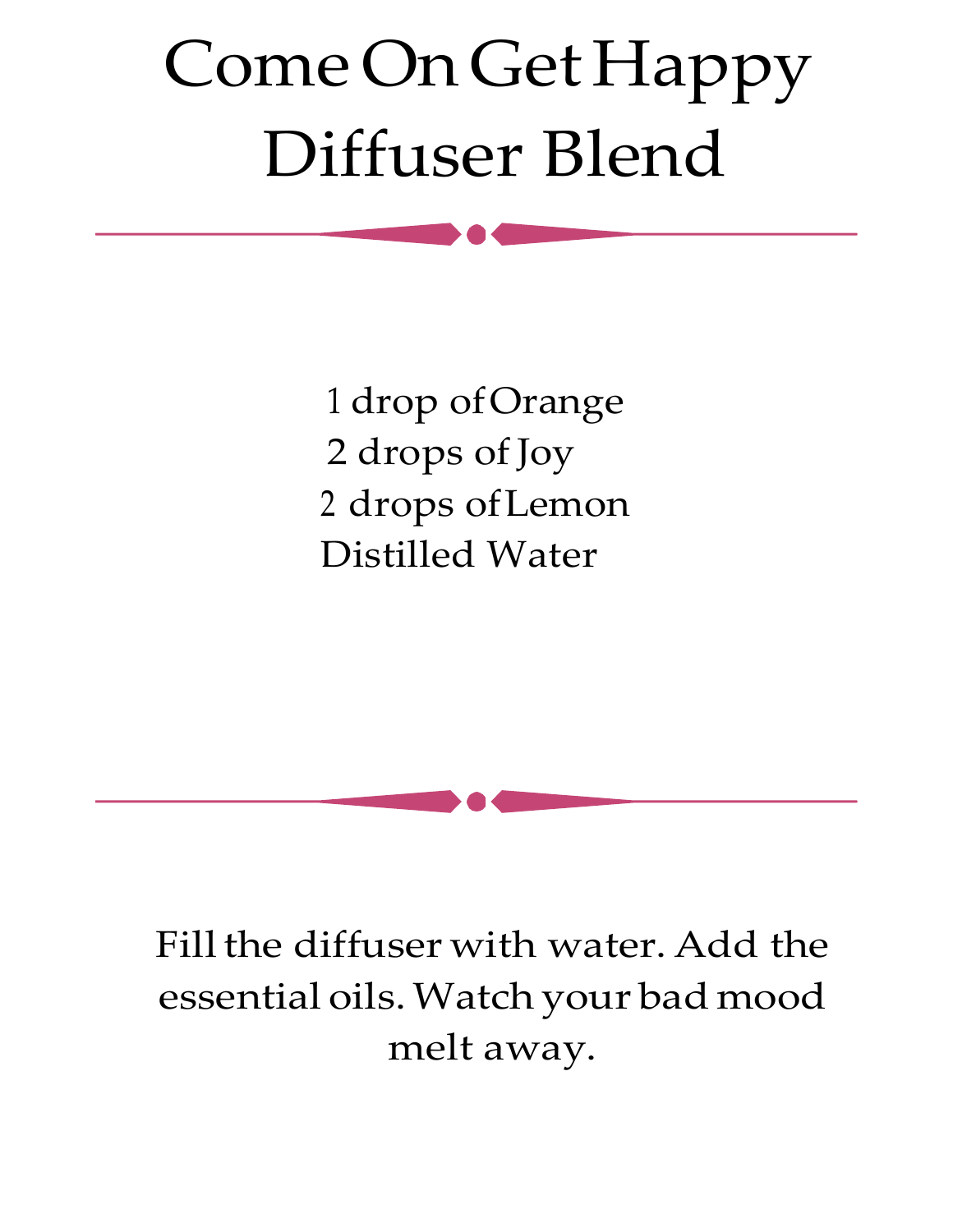#### Be Brave Spray

6 drops ofValor 4 drops of Bergamot 1/2 tsp. of Witch Hazel Distilled Water

Add essential oils to a 2 oz. spray bottle and swirl to combine. Add the witch hazel. Fill to the top with water and spritz on yourself and get ready to step out of your comfort zone.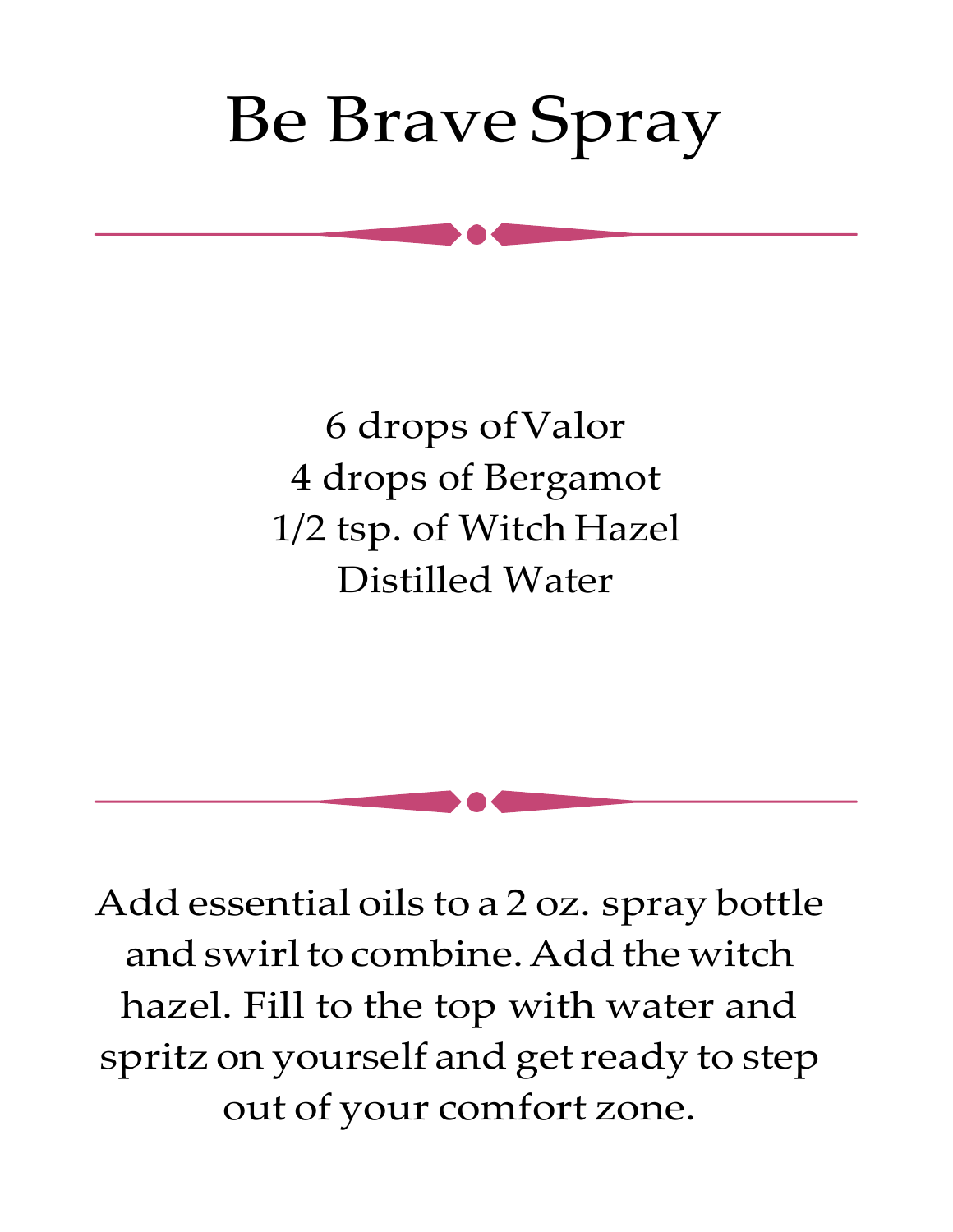#### Bye-Bye Bad Day Bath Salts

1 cup Epsom Salt 1/4 cup Sea Salt 1/4 cup Baking Soda 4 drops ofLavender 2 drops of Geranium 2 drops ofOrange

Combine the epsom salt, sea salt and baking soda ina smallbowl.Addinthe essential oils and mix. Add to a jar. Sprinkle into your bath to relax and let go of the day.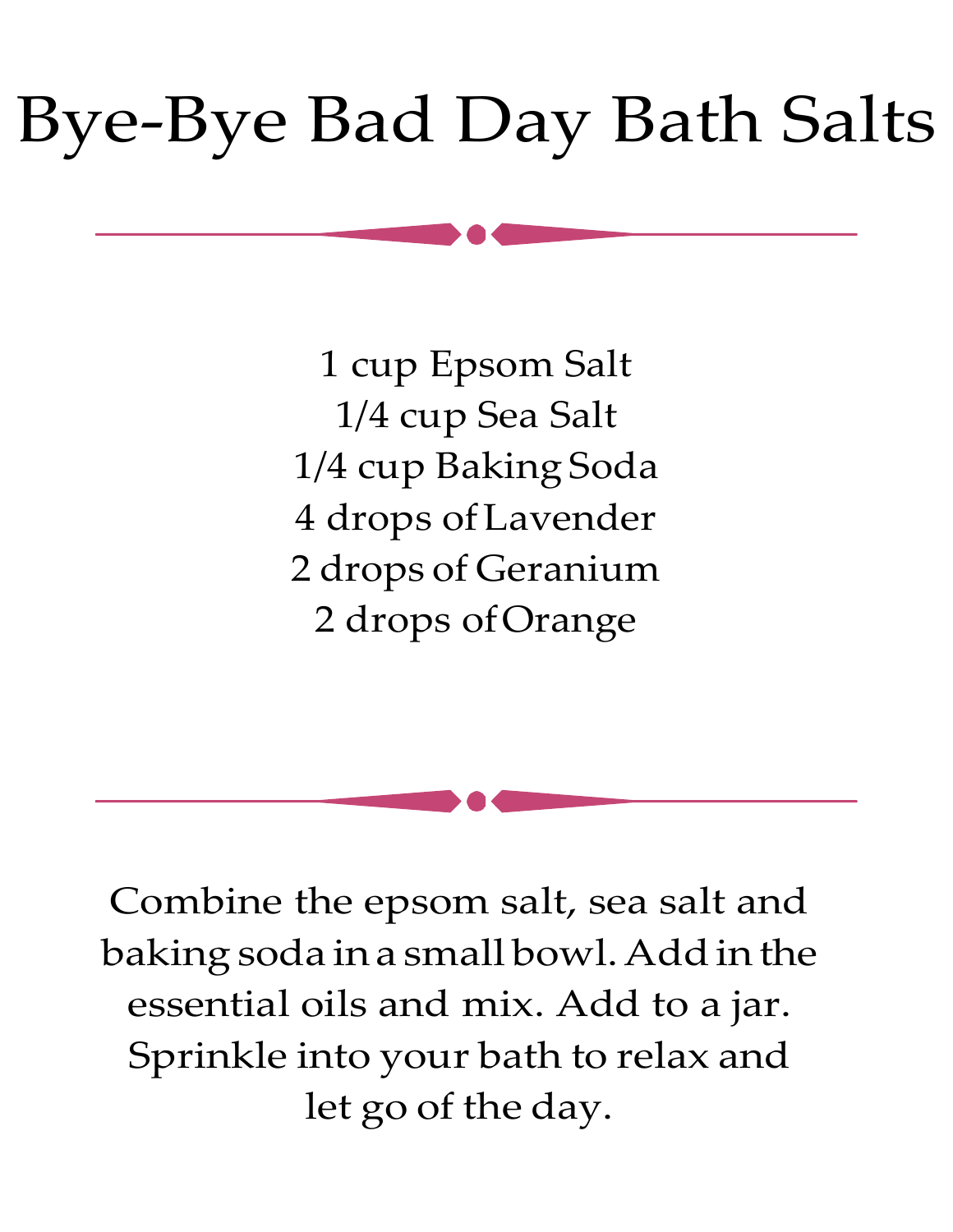### Drift Away Pillow Spray

4 drops ofLavender 2 drops of Peace & Calming 2 drops of Cedarwood 1/2 tsp of Witch Hazel Distilled Water

Add the essential oils to a 2 oz. spray bottle and swirl to combine. Add in the witch hazel. Fill to the top with water. Spray on pillow 10-15 minutes before going to sleep to drift off to dreamland.